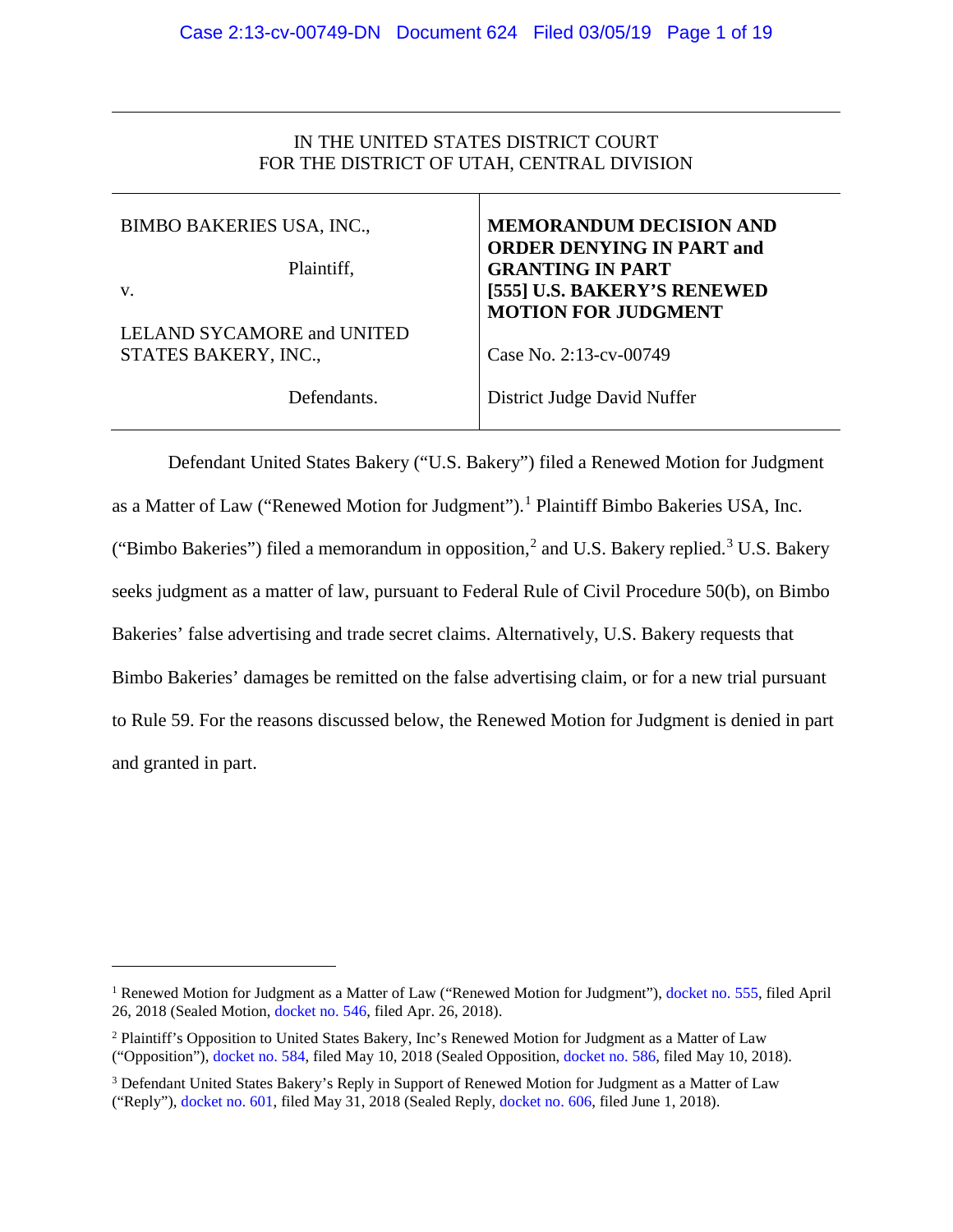# **Contents**

| The jury appropriately decided whether the term "local" in U.S. Bakery's tagline |  |
|----------------------------------------------------------------------------------|--|
|                                                                                  |  |
| Bimbo Bakeries' expert was properly allowed to establish consumer confusion      |  |
|                                                                                  |  |
|                                                                                  |  |
| U.S. Bakery failed to establish that Bimbo Bakeries' trade secret is generally   |  |
| known or inconsistent with Bimbo Bakeries' actual practice 13                    |  |
| U.S. Bakery failed to preserve its other arguments regarding Bimbo Bakeries'     |  |
|                                                                                  |  |
|                                                                                  |  |
|                                                                                  |  |

## **BACKGROUND**

<span id="page-1-0"></span>Bimbo Bakeries sued U.S. Bakery claiming it (1) falsely advertised the origin of some of its bread products by using the word "local" in a company tagline; (2) misappropriated Bimbo Bakeries' trade secret in making and selling its "granny-style" bread; (3) infringed on Bimbo Bakeries' trade dress through its packaging; and (4) caused dilution to Bimbo Bakeries' trade dress. [4](#page-1-1) Prior to trial, U.S. Bakery moved for summary judgment on all of Bimbo Bakeries' claims.[5](#page-1-2) The motion for summary judgment was denied with respect to the false advertisement and trade secret misappropriation claims.<sup>[6](#page-1-3)</sup> In particular, whether the term "local" is false or misleading was deemed to be an appropriate question for the jury. Further, U.S. Bakery had not

<span id="page-1-1"></span> <sup>4</sup> Renewed Motion for Judgment 1-2; Amended Complaint, [docket no. 37,](https://ecf.utd.uscourts.gov/doc1/18313219180) filed Dec. 15, 2014. Bimbo Bakeries also sued Leland Sycamore ("Sycamore") for trade secret misappropriation. Sycamore filed a motion for judgment as a matter of law, which was addressed separately. *See* Motion for Judgment as a Matter of Law, Motion for a New Trial or Remittitur or for an Altered or Amended Judgment ("Renewed Motion for Judgment"), [docket no. 544,](https://ecf.utd.uscourts.gov/doc1/18314285826) filed Apr. 25, 2018 (Sealed Motion, [docket no. 546,](https://ecf.utd.uscourts.gov/doc1/18314285881) filed Apr. 25, 2018); Memorandum Decision and Order Denying [544] Sycamore's Renewed Motion for Judgment, [docket no. 616,](https://ecf.utd.uscourts.gov/doc1/18314499301) entered Dec. 10, 2018.

<span id="page-1-2"></span><sup>5</sup> Motion for Full or Partial Summary Judgment, [docket no. 119,](https://ecf.utd.uscourts.gov/doc1/18313644649) filed May 17, 2016.

<span id="page-1-3"></span><sup>6</sup> Sealed Memorandum Decision and Order Granting in Part and Denying in Part Defendant's [119] Motion for Summary Judgment, [docket no. 250,](https://ecf.utd.uscourts.gov/doc1/18313956947) filed Apr. 28, 2017 (Redacted Order[, docket no. 257,](https://ecf.utd.uscourts.gov/doc1/18314035218) entered July 20, 2017). Summary judgment was granted as to Bimbo Bakeries' trade dress infringement claims. *Id*.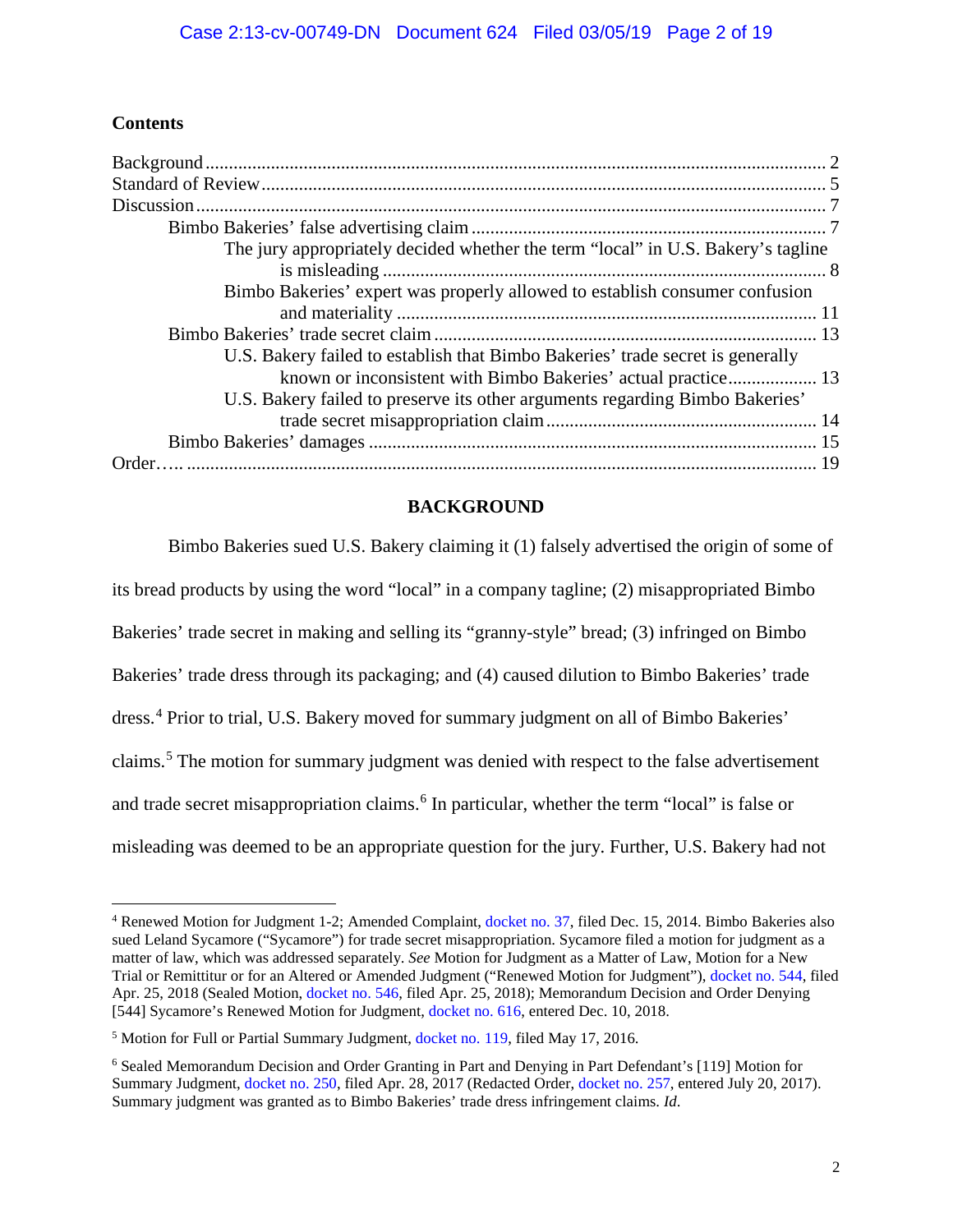#### Case 2:13-cv-00749-DN Document 624 Filed 03/05/19 Page 3 of 19

shown Bimbo Bakeries' purported trade secret to be generally known.<sup>[7](#page-2-0)</sup> However, Bimbo Bakeries' false advertising damages were limited to Utah and southern Idaho, <sup>[8](#page-2-1)</sup> based upon a prior ruling on expert witnesses.<sup>[9](#page-2-2)</sup>

U.S. Bakery filed several motions in limine before trial. U.S. Bakery moved for an order declaring that the word "local," as a matter of law, is not a factual determination.<sup>[10](#page-2-3)</sup> U.S. Bakery's request was denied, consistent with the court's ruling on summary judgment.<sup>[11](#page-2-4)</sup> U.S. Bakery also moved to exclude evidence related to consumer confusion from U.S. Bakery's use of "local" in its tagline outside of Utah.[12](#page-2-5) In support, U.S. Bakery argued that Bimbo Bakeries' expert only surveyed consumers within Utah. The motion was denied, finding that the scope of the consumer survey influences the weight of the evidence rather than its admissibility.<sup>[13](#page-2-6)</sup> With respect to damages, U.S. Bakery sought to exclude any evidence that Bimbo Bakeries was entitled to recover damages for "lost profits"—as opposed to damages based upon unjust enrichment—in connection with its false advertising claim.[14](#page-2-7) The motion in limine was denied on the basis that it

<span id="page-2-0"></span> <sup>7</sup> *Id*.

<span id="page-2-1"></span><sup>8</sup> Sealed Memorandum Decision and Order Granting in Part and Denying in Part Defendant's [119] Motion for Summary Judgment, [docket no. 250,](https://ecf.utd.uscourts.gov/doc1/18313956947) entered Apr. 28, 2017 (Redacted Order, [docket no. 257\)](https://ecf.utd.uscourts.gov/doc1/18314035218).

<span id="page-2-2"></span><sup>9</sup> Sealed Memorandum Decision and Order on Motions to Exclude Expert Witnesses ("Orders on Motions to Exclude"), [docket no. 244,](https://ecf.utd.uscourts.gov/doc1/18313903584) entered Mar. 2, 2017 (Redacted Order, [docket no. 248\)](https://ecf.utd.uscourts.gov/doc1/18313940545). In briefing, Bimbo Bakeries represented that the surveys and testimony of its expert, Dr. Christensen, were limited to Utah and southern Idaho. *Id.* 8. Ultimately, Dr. Christensen only conducted consumer surveys in Utah related to the false advertising claim.

<span id="page-2-3"></span><sup>&</sup>lt;sup>10</sup> United States Bakery, Inc.'s Motion in Limine No. 12 (Local)[, docket no. 279,](https://ecf.utd.uscourts.gov/doc1/18314063103) filed Aug. 22, 2017.

<span id="page-2-4"></span><sup>&</sup>lt;sup>11</sup> Docket Text Order Denying [279] Motion in Limine re: Meaning of Term "Local," docket no. 347, entered Aug. 31, 2017.

<span id="page-2-5"></span><sup>&</sup>lt;sup>12</sup> United States Bakery, Inc.'s Motion in Limine No. 1 (Scope of Consumer Confusion), [docket no. 264,](https://ecf.utd.uscourts.gov/doc1/18314063007) filed Aug. 22, 2017.

<span id="page-2-6"></span><sup>&</sup>lt;sup>13</sup> Docket Text Order Denying [264] Motion in Limine re: Consumer Confusion, docket no. 364, entered Sept. 6, 2017.

<span id="page-2-7"></span><sup>&</sup>lt;sup>14</sup> United States Bakery, Inc.'s Motion in Limine No. 10 (Lost Profits – False Advertising)[, docket no. 277,](https://ecf.utd.uscourts.gov/doc1/18314063097) filed Aug. 22, 2017.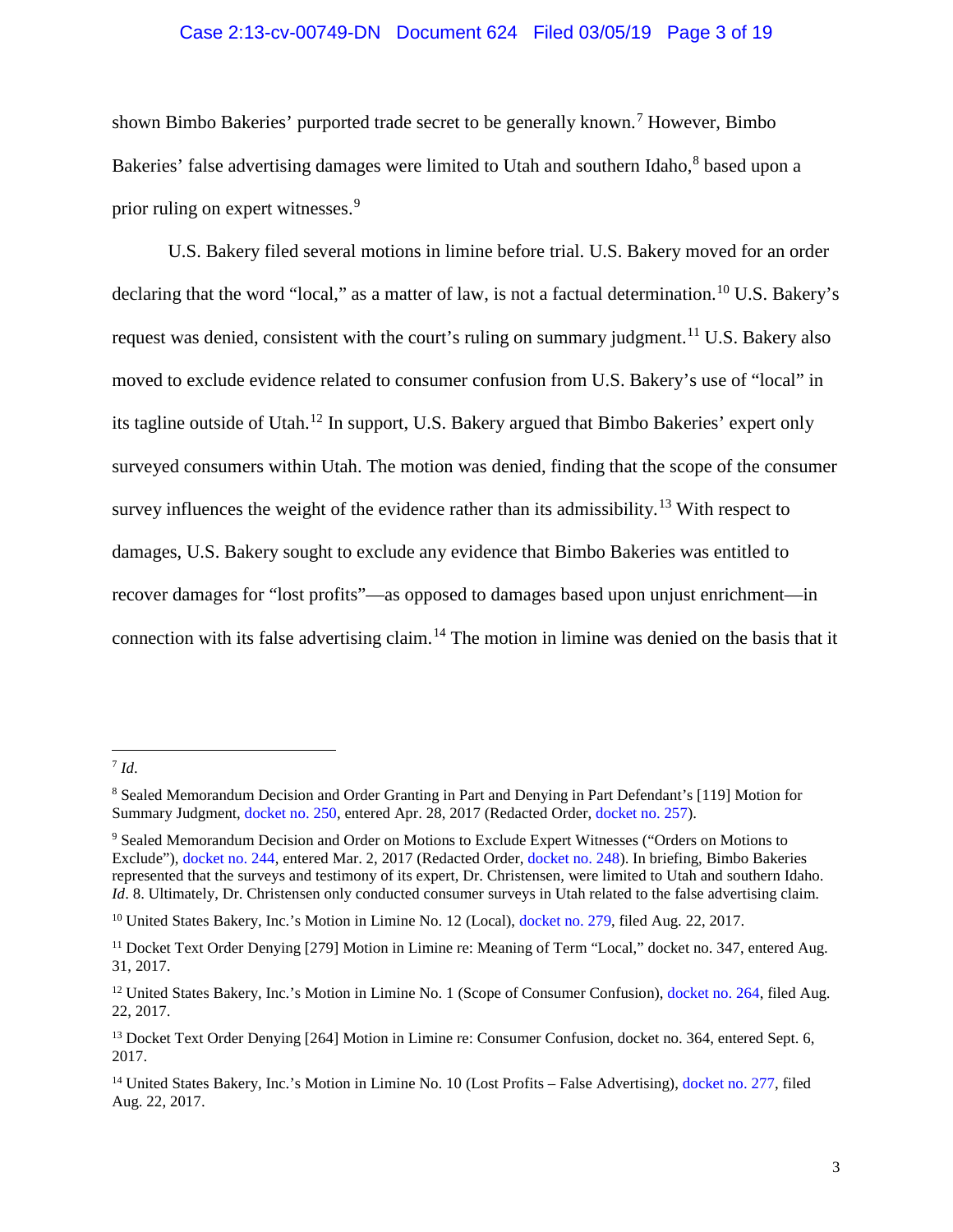#### Case 2:13-cv-00749-DN Document 624 Filed 03/05/19 Page 4 of 19

would be decided at trial whether Bimbo Bakeries' evidence of lost profits for false advertising was sufficient to submit to the jury.<sup>[15](#page-3-0)</sup>

At trial, Bimbo Bakeries' expert, Glenn Christensen, presented the results of consumer surveys performed regarding U.S. Bakery's tagline to support Bimbo Bakeries' false advertising claim.[16](#page-3-1) Bimbo Bakeries also presented expert testimony from Richard Hoffman to calculate damages related to U.S. Bakery's unjust enrichment from its false advertising and trade secret misappropriation.<sup>[17](#page-3-2)</sup> On behalf of U.S. Bakery, expert witness Himanshu Mishra testified to challenge Dr. Christensen's methods and findings, <sup>[18](#page-3-3)</sup> and Gil Miller testified to rebut Mr. Hoffman's methods and calculations.<sup>[19](#page-3-4)</sup>

At the close of Bimbo Bakeries' case-in chief, U.S. Bakery made an oral motion for judgment as a matter of law regarding the trade secret claim on two grounds: (1) U.S. Bakery does not make its bread the same way that Bimbo Bakeries does; and (2) the trade secret is not protectable because the components are generally known.<sup>[20](#page-3-5)</sup> After the parties rested, U.S. Bakery renewed its oral motion for judgment as a matter law.<sup>[21](#page-3-6)</sup> In addition to the arguments previously made, U.S. Bakery asserted that there was no "chain of confidentiality" between Bimbo Bakeries

<span id="page-3-0"></span><sup>&</sup>lt;sup>15</sup> Docket Text Order Denying [277] Motion in Limine re: Lost Profits – False Advertising, docket no. 350, entered Aug. 31, 2017.

<span id="page-3-1"></span><sup>&</sup>lt;sup>16</sup> Trial Tr., vol. III, 10:13-97:6, Sept. 27, 2017, [docket no. 459.](https://ecf.utd.uscourts.gov/doc1/18314124494) U.S. Bakery moved to exclude testimony from Dr. Christensen and Mr. Hoffman. *See* Motion to Exclude Expert Glenn L. Christensen, [docket no. 104,](https://ecf.utd.uscourts.gov/doc1/18313643805) filed May 16, 2016; Motion to Exclude Expert Richard S. Hoffman[, docket no. 127,](https://ecf.utd.uscourts.gov/doc1/18313645553) filed May 17, 2016. Both motions were denied. *See* Order on Motions to Exclude, [docket no. 244.](https://ecf.utd.uscourts.gov/doc1/18313903584)

<span id="page-3-2"></span><sup>&</sup>lt;sup>17</sup> Trial Tr., vol. IV, 98:09-160:5, Sept. 28, 2017, [docket no. 460.](https://ecf.utd.uscourts.gov/doc1/18314124503) Bimbo Bakeries did not pursue a "lost profits" calculation for false advertising damages at trial, mooting U.S. Bakeries' [277] Motion in Limine re: Lost Profits – False Advertising.

<span id="page-3-3"></span><sup>18</sup> Trial Tr., vol. VII, 158:11-247:18, Oct. 3, 2017, [docket no. 494.](https://ecf.utd.uscourts.gov/doc1/18314150182)

<span id="page-3-4"></span><sup>19</sup> Trial Tr., vol. VI, 124:13-200:21, Oct. 4, 2017[, docket no. 463.](https://ecf.utd.uscourts.gov/doc1/18314124545)

<span id="page-3-5"></span><sup>&</sup>lt;sup>20</sup> Opposition 15; Trial Tr., vol. V, 58:24-62:17, Sept. 29, 2017, [docket no. 461.](https://ecf.utd.uscourts.gov/doc1/18314124521)

<span id="page-3-6"></span><sup>21</sup> Opposition 15; Trial Tr., vol. IX, 36:9-40:14, Oct. 5, 2017, [docket no. 464.](https://ecf.utd.uscourts.gov/doc1/18314124548)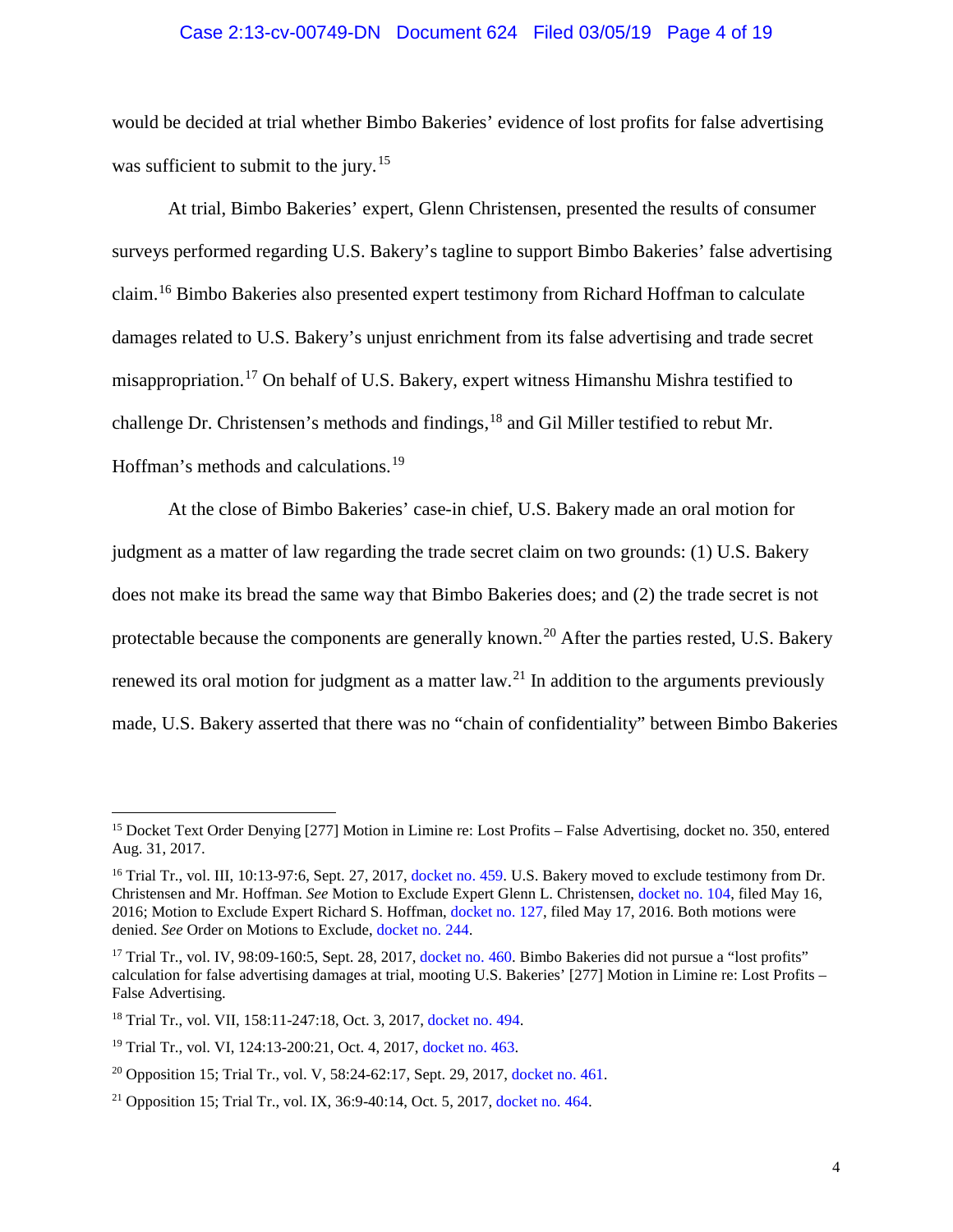## Case 2:13-cv-00749-DN Document 624 Filed 03/05/19 Page 5 of 19

and U.S. Bakery to support misappropriation of a trade secret<sup>[22](#page-4-1)</sup> and that Mr. Hoffman's calculation of unjust enrichment damages was improper. [23](#page-4-2) U.S. Bakery also sought judgment as a matter of law with respect to Bimbo Bakeries' false advertising claim. U.S. Bakery argued that Bimbo Bakeries failed to present evidence of any actual consumer confusion and that Dr. Christensen's testimony should have been excluded.<sup>[24](#page-4-3)</sup> At that time, U.S. Bakery also addressed the geographic scope of the consumer surveys conducted, arguing that Dr. Christensen did not present any data outside of Utah, and, therefore, the jury would be speculating as to how consumers in other states respond to U.S. Bakery's tagline.[25](#page-4-4)

The jury returned a verdict in favor of Bimbo Bakeries on both of its claims.<sup>[26](#page-4-5)</sup> Following post-trial briefing, judgment was entered against U.S. Bakery for \$8,027,720 in false advertising damages and \$1,578,942 in trade secret damages (plus exemplary damages in the amount of  $$789,471$ ).<sup>[27](#page-4-6)</sup>

### **STANDARD OF REVIEW**

<span id="page-4-0"></span>Federal Rule of Civil Procedure 50(a) allows a party to move for judgment as a matter of law after another party "has been fully heard on an issue during a trial."<sup>[28](#page-4-7)</sup> If the motion is not granted, then it may be renewed after the entry of judgment.<sup>[29](#page-4-8)</sup> The renewed motion "may include"

<span id="page-4-8"></span> $^{29}$  *Id.* [50\(b\).](https://www.westlaw.com/Document/ND49532A0B96611D8983DF34406B5929B/View/FullText.html?transitionType=Default&contextData=(sc.Default)&VR=3.0&RS=da3.0)

<span id="page-4-1"></span> $^{22}$  Opposition 15; Trial Tr., vol. IX, 38:19-39:15. In other words, U.S. Bakery asserted that Bimbo Bakeries failed to show that there was a binding confidentiality obligation between certain individuals to not disclose information. Trial Tr., vol. IX, 47:18-22.

<span id="page-4-2"></span><sup>23</sup> Opposition 15; Trial Tr., vol. IX, 39:16-40:14.

<span id="page-4-3"></span><sup>24</sup> Trial Tr., vol. IX, 41:3-43:20.

<span id="page-4-4"></span><sup>25</sup> Trial Tr., vol. IX, 43:1-20.

<span id="page-4-5"></span><sup>&</sup>lt;sup>26</sup> Special Verdict, [docket no. 451,](https://ecf.utd.uscourts.gov/doc1/18314109154) entered Oct. 6, 2017.

<span id="page-4-6"></span><sup>&</sup>lt;sup>27</sup> Judgment in a Civil Case, [docket no. 537,](https://ecf.utd.uscourts.gov/doc1/18314260967) entered Mar. 29, 2018. A judgment was also entered against Sycamore for trade secret misappropriation in the amount of \$526,314. *Id*.

<span id="page-4-7"></span> $28$  Fed. R. Civ. P.  $50(a)$ .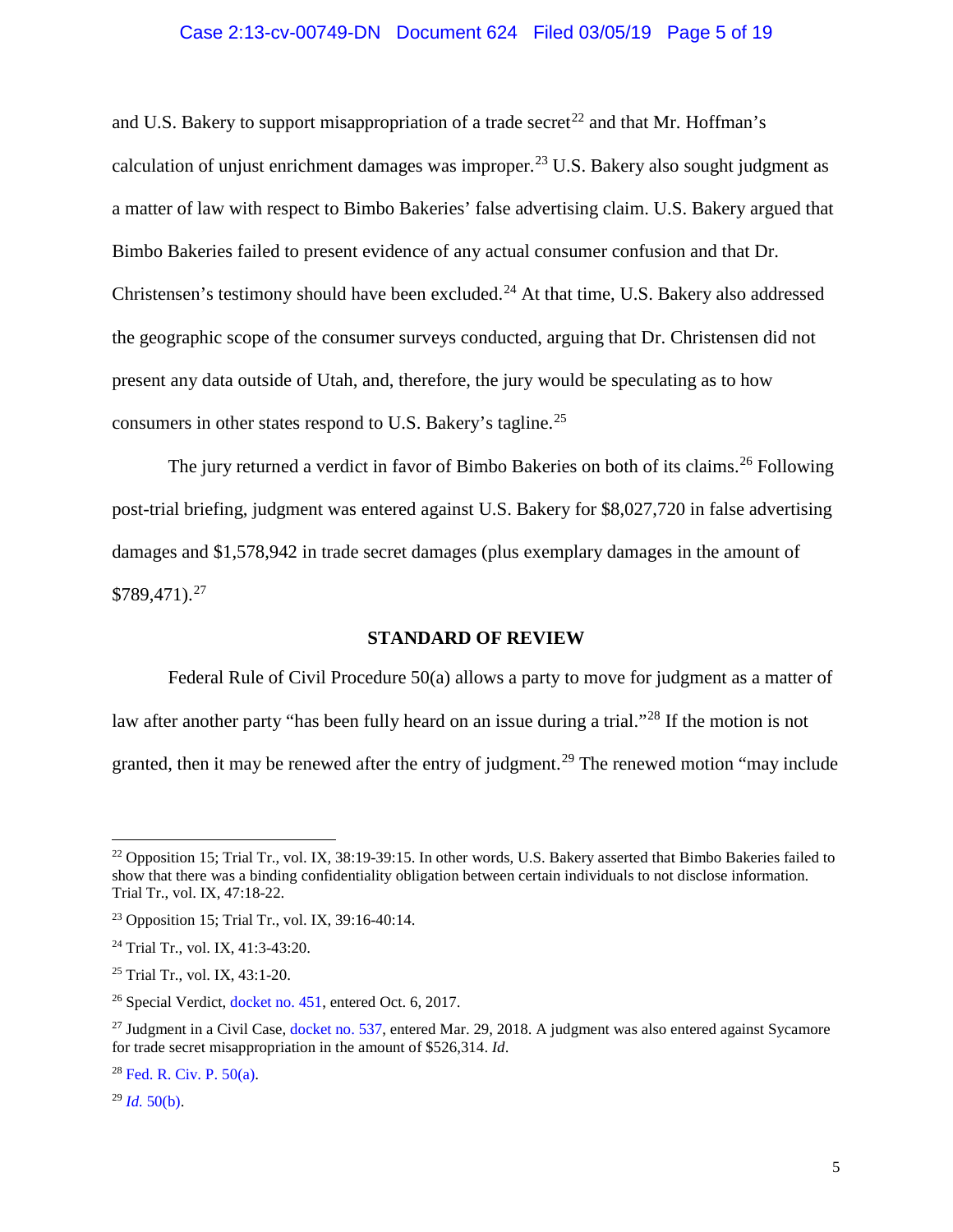## Case 2:13-cv-00749-DN Document 624 Filed 03/05/19 Page 6 of 19

an alternative or joint request for a new trial under Rule 59."[30](#page-5-0) "In ruling on the renewed motion, the court may: (1) allow judgment on the verdict . . . ; (2) order a new trial; or (3) direct the entry of judgment as a matter of law."[31](#page-5-1) Judgment as a matter of law is appropriate when "the court finds that a reasonable jury would not have a legally sufficient evidentiary basis to find for the party on that issue."[32](#page-5-2) The court views the entirety of the record and the evidence in the light most favorable to the nonmoving party.[33](#page-5-3)

Under Rule 59, the court may grant a new trial "after a jury trial, for any reason for which a new trial has heretofore been granted in an action at law in federal court."[34](#page-5-4) "A motion for new trial on the grounds that the jury verdict is against the weight of the evidence normally involves a review of the facts presented at trial, and thus involves the discretion of the trial court."<sup>[35](#page-5-5)</sup> "The inquiry focuses on whether the verdict is clearly, decidedly or overwhelmingly against the weight of the evidence."<sup>[36](#page-5-6)</sup> When considering a motion for new trial, the court must view all evidence in the light most favorable to the prevailing party.<sup>[37](#page-5-7)</sup> "Where a new trial motion asserts" that the jury award is not supported by the evidence, the verdict must stand unless it is clearly, decidedly, or overwhelmingly against the weight of the evidence."<sup>[38](#page-5-8)</sup>

<span id="page-5-4"></span><sup>34</sup> [Fed. R. Civ. P. 59\(a\)\(1\)\(A\).](https://www.westlaw.com/Document/NFD44B500B96A11D8983DF34406B5929B/View/FullText.html?transitionType=Default&contextData=(sc.Default)&VR=3.0&RS=da3.0)

<span id="page-5-6"></span><sup>36</sup> *Id*.

<span id="page-5-0"></span> <sup>30</sup> *Id.*

<span id="page-5-1"></span><sup>31</sup> *Id.*

<span id="page-5-2"></span><sup>32</sup> *See id.* [50\(a\)-\(b\).](https://www.westlaw.com/Document/ND49532A0B96611D8983DF34406B5929B/View/FullText.html?transitionType=Default&contextData=(sc.Default)&VR=3.0&RS=da3.0)

<span id="page-5-3"></span><sup>33</sup> *See [Bannister v. State Farm Mut. Auto Ins. Co.](https://www.westlaw.com/Document/Ie1f159b6f78411e18757b822cf994add/View/FullText.html?transitionType=Default&contextData=(sc.Default)&VR=3.0&RS=da3.0&fragmentIdentifier=co_pp_sp_506_1126)*, 692 F.3d 1117, 1126 (10th Cir. 2012); *[Reeves v. Sanderson](https://www.westlaw.com/Document/I6b315b2b9c2511d9bc61beebb95be672/View/FullText.html?transitionType=Default&contextData=(sc.Default)&VR=3.0&RS=da3.0&fragmentIdentifier=co_pp_sp_780_150)  Plumbing Prods., Inc.*[, 530 U.S. 133, 150 \(2000\).](https://www.westlaw.com/Document/I6b315b2b9c2511d9bc61beebb95be672/View/FullText.html?transitionType=Default&contextData=(sc.Default)&VR=3.0&RS=da3.0&fragmentIdentifier=co_pp_sp_780_150)

<span id="page-5-5"></span><sup>35</sup> *Black v. Hieb's Enters, Inc.* [805 F.2d 360, 363 \(10th Cir. 1986\).](https://www.westlaw.com/Document/I918c782194d411d9bc61beebb95be672/View/FullText.html?transitionType=Default&contextData=(sc.Default)&VR=3.0&RS=da3.0&fragmentIdentifier=co_pp_sp_350_363)

<span id="page-5-7"></span><sup>37</sup> *Spahr v. Ferber Resorts*[, 686 F. Supp. 2d 1214, 1217 \(D. Utah 2010\).](https://www.westlaw.com/Document/I30fefafa181911dfb08de1b7506ad85b/View/FullText.html?transitionType=Default&contextData=(sc.Default)&VR=3.0&RS=da3.0&fragmentIdentifier=co_pp_sp_4637_1217)

<span id="page-5-8"></span><sup>38</sup> *Biocore, Inc. v. Khosrowshahi,* [80 Fed. Appx. 619, 626 \(10th Cir. 2003\)](https://www.westlaw.com/Document/I754b04a389ef11d9ac45f46c5ea084a3/View/FullText.html?transitionType=Default&contextData=(sc.Default)&VR=3.0&RS=da3.0&fragmentIdentifier=co_pp_sp_6538_626) (citing *[Anaeme v. Diagnostek, Inc.](https://www.westlaw.com/Document/Ia0a86c17947f11d9bdd1cfdd544ca3a4/View/FullText.html?transitionType=Default&contextData=(sc.Default)&VR=3.0&RS=da3.0&fragmentIdentifier=co_pp_sp_506_1284)*, 164 [F.3d 1275, 1284 \(10th Cir. 1999\)\)](https://www.westlaw.com/Document/Ia0a86c17947f11d9bdd1cfdd544ca3a4/View/FullText.html?transitionType=Default&contextData=(sc.Default)&VR=3.0&RS=da3.0&fragmentIdentifier=co_pp_sp_506_1284).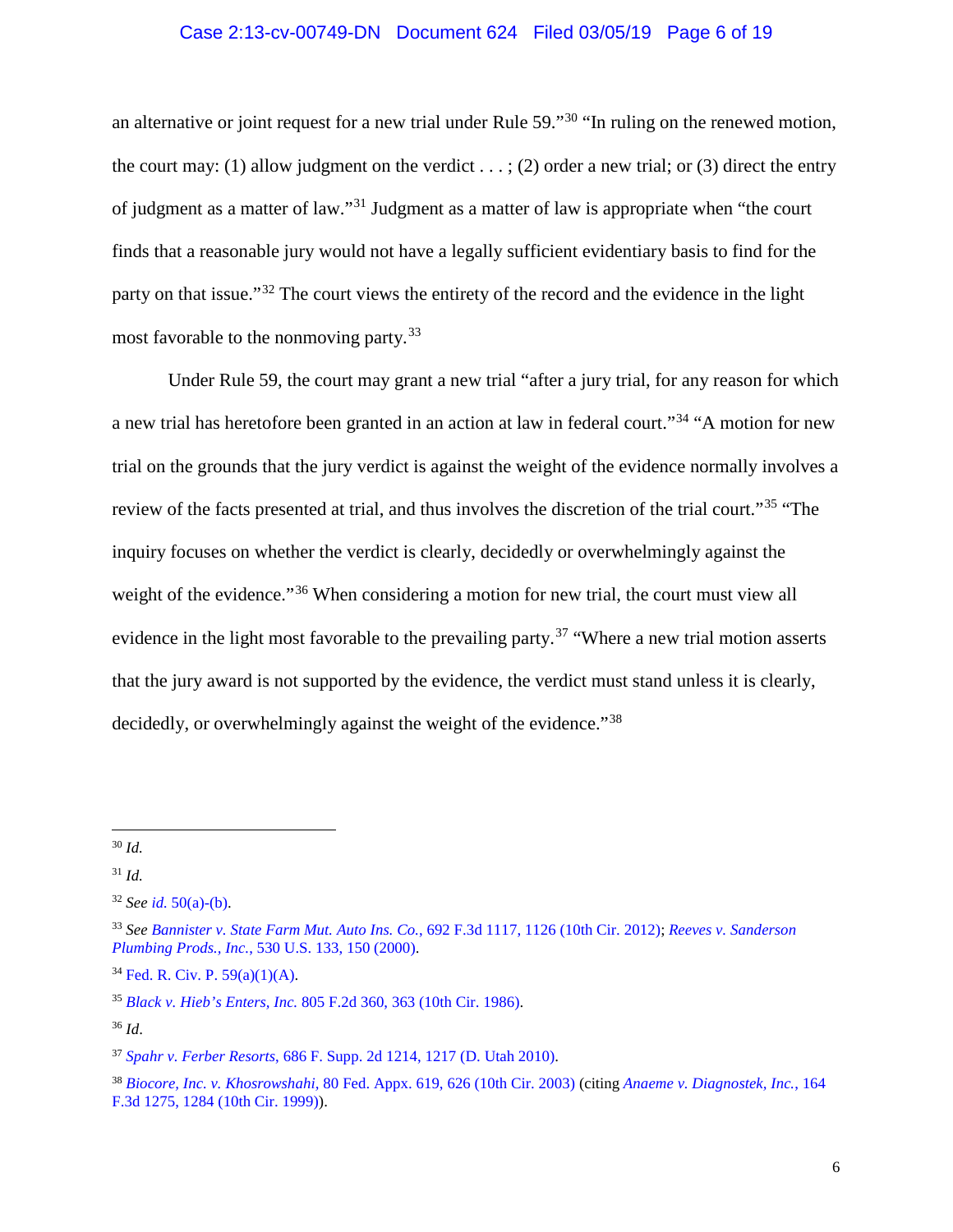Moreover, "the jury's award is inviolate unless . . . it [is] 'so excessive that it shocks the judicial conscience and raises an irresistible inference that passion, prejudice, corruption, or other improper cause invaded the trial.'"[39](#page-6-2) "[T]he amount of damages awarded by a jury can be supported by any competent evidence tending to sustain it." <sup>[40](#page-6-3)</sup> However, "[i]f a damages award is deemed excessive, but does not taint the finding of liability, a court may order a remittitur."<sup>[41](#page-6-4)</sup>

### **DISCUSSION**

## **Bimbo Bakeries' false advertising claim**

<span id="page-6-1"></span><span id="page-6-0"></span>Bimbo Bakeries claimed that U.S. Bakery's use of "local" in its tagline falsely advertised its bread products by "falsely suggest[ing] to consumers that [U.S. Bakery's] products are made in Utah," when in reality "the bakery products that [U.S. Bakery] sells in Utah . . . are shipped from a substantial distance out of state."[42](#page-6-5) "The Lanham Act prohibits the false or misleading description of fact, or false or misleading representation of fact, which . . . in commercial advertising or promotion, misrepresents the nature, characteristics, qualities, or geographic origin" of a product.<sup>[43](#page-6-6)</sup> To prevail on a false advertising claim, the plaintiff must show:

(1) that [the] defendant made material false or misleading representations of fact in connection with the commercial advertising or promotion of its product; (2) in commerce; (3) that are either likely to cause confusion or mistake as to (a) the origin, association or approval of the product with or by another, or (b) the characteristics of the goods or services; and  $(4)$  injure the plaintiff.<sup>[44](#page-6-7)</sup>

<span id="page-6-2"></span> <sup>39</sup> *[Id.](https://www.westlaw.com/Document/Ia0a86c17947f11d9bdd1cfdd544ca3a4/View/FullText.html?transitionType=Default&contextData=(sc.Default)&VR=3.0&RS=da3.0)* (quoting *[M.D. Mark, Inc. v. Kerr-McGee Corp.](https://www.westlaw.com/Document/I70c45e6d3f2911dea82ab9f4ee295c21/View/FullText.html?transitionType=Default&contextData=(sc.Default)&VR=3.0&RS=da3.0&fragmentIdentifier=co_pp_sp_506_766)*, 565 F.3d 753, 766 (10th Cir. 2009)).

<span id="page-6-3"></span><sup>40</sup> *Biocore, Inc.*[, 80 Fed. Appx. at 629](https://www.westlaw.com/Document/I754b04a389ef11d9ac45f46c5ea084a3/View/FullText.html?transitionType=Default&contextData=(sc.Default)&VR=3.0&RS=da3.0&fragmentIdentifier=co_pp_sp_6538_629) (citing *Bennett v. Longacre*[, 774 F.2d 1024, 1028 \(10th Cir. 1985\)\)](https://www.westlaw.com/Document/I8f77734694b211d993e6d35cc61aab4a/View/FullText.html?transitionType=Default&contextData=(sc.Default)&VR=3.0&RS=da3.0&fragmentIdentifier=co_pp_sp_350_1028).

<span id="page-6-4"></span><sup>41</sup> *[Megadyne Med. Prod., Inc. v. Aspen Lab., Inc.](https://www.westlaw.com/Document/I5f313ad2562911d9a99c85a9e6023ffa/View/FullText.html?transitionType=Default&contextData=(sc.Default)&VR=3.0&RS=da3.0&fragmentIdentifier=co_pp_sp_345_1103)*, 864 F. Supp. 1099, 1103 (D. Utah 1994) (citing *[Mason v. Texaco,](https://www.westlaw.com/Document/I1f8fbf1b94c611d9a707f4371c9c34f0/View/FullText.html?transitionType=Default&contextData=(sc.Default)&VR=3.0&RS=da3.0&fragmentIdentifier=co_pp_sp_350_1560)  Inc.*[, 948 F.2d 1546, 1560 \(10th Cir. 1991\)\)](https://www.westlaw.com/Document/I1f8fbf1b94c611d9a707f4371c9c34f0/View/FullText.html?transitionType=Default&contextData=(sc.Default)&VR=3.0&RS=da3.0&fragmentIdentifier=co_pp_sp_350_1560).

<span id="page-6-5"></span><sup>42</sup> Amended Complaint ¶¶ 35-37, [docket no. 37.](https://ecf.utd.uscourts.gov/doc1/18313219180)

<span id="page-6-6"></span><sup>43</sup> *Zoller Lab. LLC v. NBTY Inc.*[, 111 Fed. Appx. 978, 982 \(10th Cir. 2004\)](https://www.westlaw.com/Document/I9c997f628bbf11d9af17b5c9441c4c47/View/FullText.html?transitionType=Default&contextData=(sc.Default)&VR=3.0&RS=da3.0&fragmentIdentifier=co_pp_sp_6538_982) (quoting *[Scotts Co. v. United Indus.](https://www.westlaw.com/Document/Iedfcd60a89bb11d9ac45f46c5ea084a3/View/FullText.html?transitionType=Default&contextData=(sc.Default)&VR=3.0&RS=da3.0&fragmentIdentifier=co_pp_sp_506_272)  Corp.*[, 315 F.3d 264, 272 \(4th Cir. 2002\)\)](https://www.westlaw.com/Document/Iedfcd60a89bb11d9ac45f46c5ea084a3/View/FullText.html?transitionType=Default&contextData=(sc.Default)&VR=3.0&RS=da3.0&fragmentIdentifier=co_pp_sp_506_272); *see also* 15 U.S.C. § [1125\(a\)\(1\)\(B\).](https://www.westlaw.com/Document/N2DC564D01A1611E29721A053D49F2B3B/View/FullText.html?transitionType=Default&contextData=(sc.Default)&VR=3.0&RS=da3.0)

<span id="page-6-7"></span><sup>44</sup> *[Intermountain Stroke Ctr., Inc. v. Intermountain Health Care, Inc.](https://www.westlaw.com/Document/I98802d44d07b11e5a807ad48145ed9f1/View/FullText.html?transitionType=Default&contextData=(sc.Default)&VR=3.0&RS=da3.0&fragmentIdentifier=co_pp_sp_6538_784)*, 638 Fed. Appx. 778, 784 (10th Cir. 2016).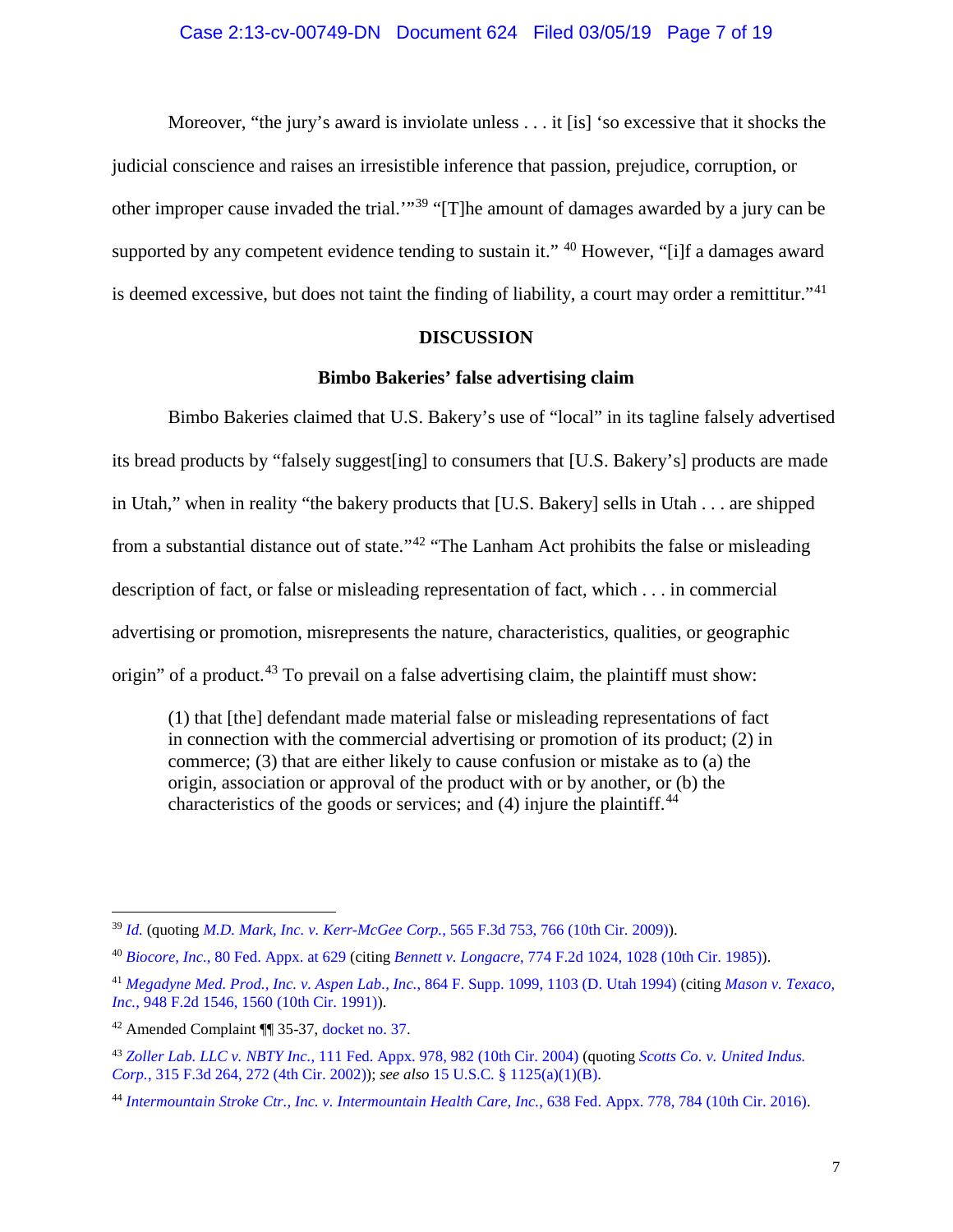#### Case 2:13-cv-00749-DN Document 624 Filed 03/05/19 Page 8 of 19

"To demonstrate falsity within the meaning of the Lanham Act, a plaintiff may show that the statement was literally false, either on its face or by necessary implication, or that the statement was literally true but likely to mislead or confuse consumers."<sup>[45](#page-7-1)</sup>

U.S. Bakery asserts that Bimbo Bakeries' false advertising claim fails as a matter of law and is unsupported by the evidence, because (1) the word "local" in U.S. Bakery's tagline is not a specific geographic place, and therefore not false or misleading; (2) Bimbo Bakeries' expert testimony was incompetent and cannot support the jury's verdict; and (3) Bimbo Bakeries failed to present evidence that the word "local" was material to a bread purchaser's decision. These arguments were previously asserted by U.S. Bakery in its motions to exclude expert witnesses, motion for summary judgment, motions in limine, and oral motion for judgment as a matter of law. For the same reasons stated in the orders on those motions, U.S. Bakery's request for judgment as a matter of law on Bimbo Bakeries' false advertising claim is denied.

## <span id="page-7-0"></span>**The jury appropriately decided whether the term "local" in U.S. Bakery's tagline is misleading**

U.S. Bakery argues that Bimbo Bakeries failed to satisfy the first element of its false advertising claim because the use of the term "local" in its tagline was not a false or misleading representation of fact about its bread product. Although it does not carry a set definition, the term "local" is a statement of fact—not a statement of general opinion—which could be found to be misleading as to the nature, characteristics, or qualities of U.S. Bakery's bread.<sup>[46](#page-7-2)</sup> Contrary to

<span id="page-7-1"></span> <sup>45</sup> *Zoller Lab. LLC*[, 111 Fed. Appx. at 982](https://www.westlaw.com/Document/I9c997f628bbf11d9af17b5c9441c4c47/View/FullText.html?transitionType=Default&contextData=(sc.Default)&VR=3.0&RS=da3.0&fragmentIdentifier=co_pp_sp_6538_982) (citing *[Southland Sod Farms v. Stover Seed Co.](https://www.westlaw.com/Document/Ia2a95252941511d9a707f4371c9c34f0/View/FullText.html?transitionType=Default&contextData=(sc.Default)&VR=3.0&RS=da3.0&fragmentIdentifier=co_pp_sp_506_1139)*, 108 F.3d 1134, 1139 [\(9th Cir. 1997\)\)](https://www.westlaw.com/Document/Ia2a95252941511d9a707f4371c9c34f0/View/FullText.html?transitionType=Default&contextData=(sc.Default)&VR=3.0&RS=da3.0&fragmentIdentifier=co_pp_sp_506_1139).

<span id="page-7-2"></span><sup>46</sup> U.S. Bakery argues that "local" is a statement of puffery and therefore not actionable under the Lanham Act. This argument is not persuasive. "Puffery is a term of art used to characterize those vague generalities that no reasonable person would rely on as assertions of particular facts." *[Intermountain Stroke Ctr. v. Intermountain Health Care](https://www.westlaw.com/Document/I98802d44d07b11e5a807ad48145ed9f1/View/FullText.html?transitionType=Default&contextData=(sc.Default)&VR=3.0&RS=da3.0&fragmentIdentifier=co_pp_sp_6538_786)*, 638 [Fed. Appx. 778, 786-87 \(10th Cir. 2016\)](https://www.westlaw.com/Document/I98802d44d07b11e5a807ad48145ed9f1/View/FullText.html?transitionType=Default&contextData=(sc.Default)&VR=3.0&RS=da3.0&fragmentIdentifier=co_pp_sp_6538_786) (internal citations omitted). Here, expert testimony was presented and the jury found that a reasonable person would expect that bread advertised as "local" was baked within a certain vicinity to where it was sold, as opposed to understanding "local" to be "an expression of the seller's opinion only." *Id*[. at](https://www.westlaw.com/Document/I98802d44d07b11e5a807ad48145ed9f1/View/FullText.html?transitionType=Default&contextData=(sc.Default)&VR=3.0&RS=da3.0&fragmentIdentifier=co_pp_sp_6538_787)  [787.](https://www.westlaw.com/Document/I98802d44d07b11e5a807ad48145ed9f1/View/FullText.html?transitionType=Default&contextData=(sc.Default)&VR=3.0&RS=da3.0&fragmentIdentifier=co_pp_sp_6538_787)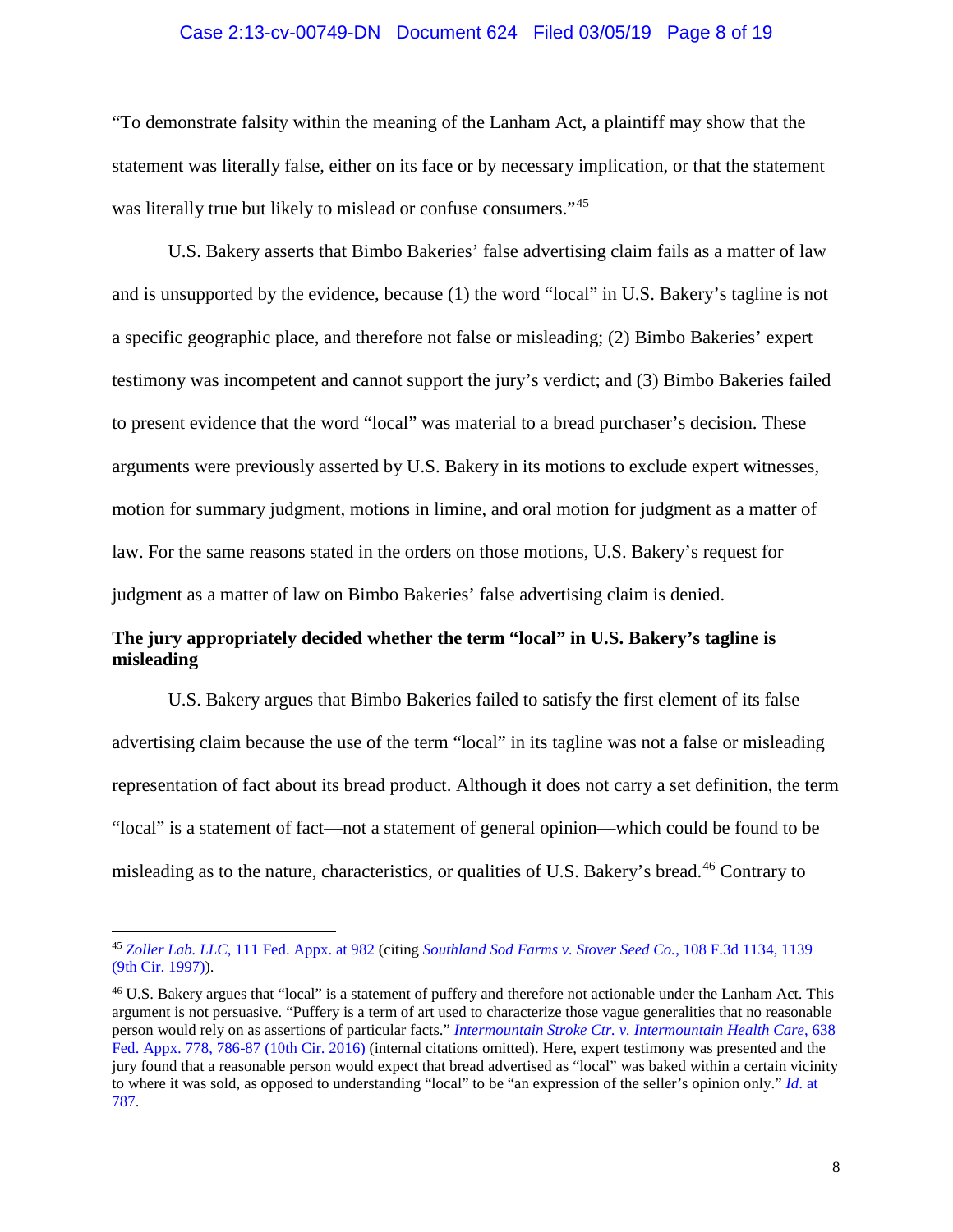#### Case 2:13-cv-00749-DN Document 624 Filed 03/05/19 Page 9 of 19

U.S. Bakery's assertion, Bimbo Bakeries was not required to prove that U.S. Bakery's advertisement was literally false.[47](#page-8-0) Instead, Bimbo Bakeries was allowed to assert an alternative basis for its claim by demonstrating implied falsehood through extrinsic evidence that the use of "local" in U.S. Bakery's tagline tends to mislead or confuse consumers as to where the product is made. At trial, Bimbo Bakeries presented consumer survey data through its expert witness to show that the tagline "local" was misleading and material to purchasers. The jury heard that evidence, as well as the rebuttal testimony of U.S. Bakery's expert, and, as it was entitled to do, decided that U.S. Bakery's use of "local" in its advertising was misleading.

In support of its Renewed Motion for Judgment, U.S. Bakery cites to *Forschner Group, Inc. v. Arrow Trading Co., Inc.*, <sup>[48](#page-8-1)</sup> a Second Circuit case, to argue that "local" is not a specific geographic location that can be verified objectively as either true or false.<sup>[49](#page-8-2)</sup> That case is not only not binding on this court, but U.S. Bakery's reliance on it is also inapposite. The plaintiff in *Forschner Group* brought a false advertising claim against the defendant, alleging that defendant's use of the phrase "Swiss Army knife" falsely suggested to consumers that its knives were manufactured in Switzerland.<sup>[50](#page-8-3)</sup> The court determined that the phrase "Swiss Army knife" was not a geographic designation because the phrase could not fairly be read to say "made in

<span id="page-8-0"></span><sup>&</sup>lt;sup>47</sup> The Lanham Act "encompasses more than literal falsehoods, because otherwise, clever use of innuendo, indirect intimations, and ambiguous suggestions could shield the advertisement from scrutiny precisely when protection against such sophisticated deception is most needed." *[Intermountain Stroke Ctr.,](https://www.westlaw.com/Document/I98802d44d07b11e5a807ad48145ed9f1/View/FullText.html?transitionType=Default&contextData=(sc.Default)&VR=3.0&RS=da3.0&fragmentIdentifier=co_pp_sp_6538_784)* 638 Fed. Appx. at 784 (internal citations omitted).

<span id="page-8-1"></span><sup>48</sup> [30 F.3d 348 \(2nd Cir. 1994\).](https://www.westlaw.com/Document/I8d6429dc970611d9bdd1cfdd544ca3a4/View/FullText.html?transitionType=Default&contextData=(sc.Default)&VR=3.0&RS=da3.0)

<span id="page-8-2"></span><sup>49</sup> Renewed Motion for Judgment 13; Reply 2.

<span id="page-8-3"></span><sup>50</sup> *[Forschner Group, Inc](https://www.westlaw.com/Document/I8d6429dc970611d9bdd1cfdd544ca3a4/View/FullText.html?transitionType=Default&contextData=(sc.Default)&VR=3.0&RS=da3.0&fragmentIdentifier=co_pp_sp_506_350)*., 30 F.3d at 350-51.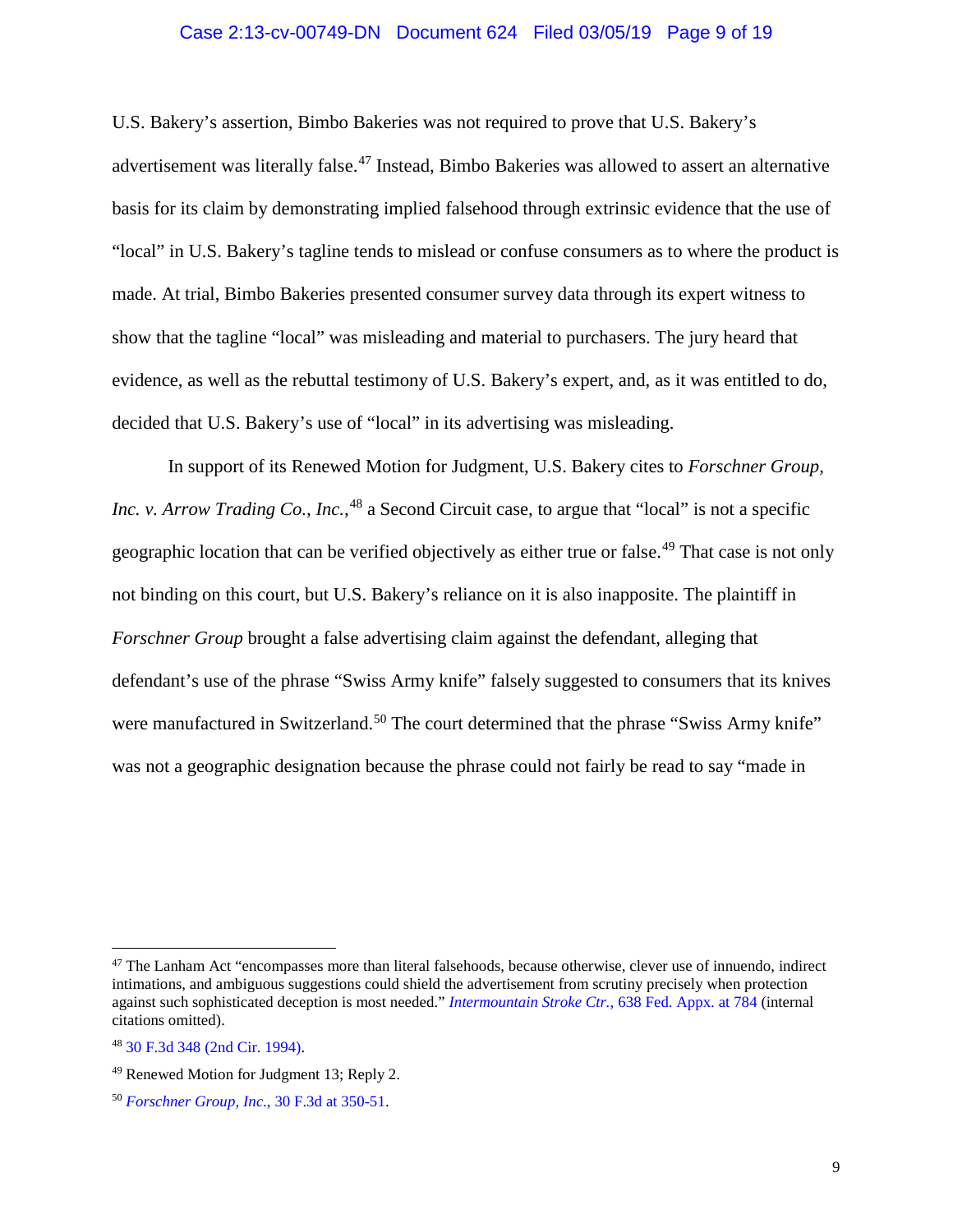#### Case 2:13-cv-00749-DN Document 624 Filed 03/05/19 Page 10 of 19

Switzerland" so as to be geographically descriptive.<sup>[51](#page-9-0)</sup> However, a term does not need to designate a specific geographic origin to be actionable.

The court in *Forschner Group,* applying the analytical framework used to gauge the distinctiveness of trademarks to resolve a question of false designation of geographic origin,<sup>[52](#page-9-1)</sup> distinguished between geographically descriptive terms and geographic terms. "A geographically descriptive term is one that 'designates geographical location and would tend to be regarded by buyers as descriptive of the geographic location of origin of the goods or services.'"[53](#page-9-2) "Under the false advertising provisions of the Lanham Act, a phrase is eligible for protection as a representation of geographic origin only if the phrase is geographically descriptive" and "used in a deceptive manner so as to create a 'likelihood of confusion' concerning the geographic origin of a product."[54](#page-9-3)

Here, "local" is a geographically descriptive term, and Bimbo Bakeries presented evidence that U.S. Bakery used the term in a deceptive manner concerning the origin of its bread product—namely, to suggest that its bread products were particularly fresh and of high quality because they were baked within the geographic vicinity of where they were sold.<sup>[55](#page-9-4)</sup> Therefore, the jury's verdict was sufficiently supported by the evidence and not legal error.

<span id="page-9-0"></span><sup>&</sup>lt;sup>51</sup> *Id.* [at 355.](https://www.westlaw.com/Document/I8d6429dc970611d9bdd1cfdd544ca3a4/View/FullText.html?transitionType=Default&contextData=(sc.Default)&VR=3.0&RS=da3.0&fragmentIdentifier=co_pp_sp_506_355) As used in the phrase Swiss Army knife, the court found "Swiss" to more naturally modify "Army" rather than "knife;" and therefore, the phrase denoted a knife of the type associated with the Swiss Army, rather than a military knife manufactured in Switzerland. *Id*[. at 356.](https://www.westlaw.com/Document/I8d6429dc970611d9bdd1cfdd544ca3a4/View/FullText.html?transitionType=Default&contextData=(sc.Default)&VR=3.0&RS=da3.0&fragmentIdentifier=co_pp_sp_506_356)

<span id="page-9-1"></span><sup>52</sup> *Id.* [at 353.](https://www.westlaw.com/Document/I8d6429dc970611d9bdd1cfdd544ca3a4/View/FullText.html?transitionType=Default&contextData=(sc.Default)&VR=3.0&RS=da3.0&fragmentIdentifier=co_pp_sp_506_353)

<span id="page-9-2"></span><sup>53</sup>*Id*[. at 355](https://www.westlaw.com/Document/I8d6429dc970611d9bdd1cfdd544ca3a4/View/FullText.html?transitionType=Default&contextData=(sc.Default)&VR=3.0&RS=da3.0&fragmentIdentifier=co_pp_sp_506_355) (citing 1 J.T. McCarthy, *Trademarks and Unfair Competition*, § 14.02).

<span id="page-9-3"></span><sup>54</sup> *Id*[. at 354.](https://www.westlaw.com/Document/I8d6429dc970611d9bdd1cfdd544ca3a4/View/FullText.html?transitionType=Default&contextData=(sc.Default)&VR=3.0&RS=da3.0&fragmentIdentifier=co_pp_sp_506_354)

<span id="page-9-4"></span><sup>55</sup> *See* Opposition 4. At trial, Bimbo Bakeries offered expert testimony with consumer surveys to support that "local" "at least means in state." *[Id](https://www.westlaw.com/Document/I8d6429dc970611d9bdd1cfdd544ca3a4/View/FullText.html?transitionType=Default&contextData=(sc.Default)&VR=3.0&RS=da3.0).* (quoting Trial Tr., vol. IX, 68:14-15).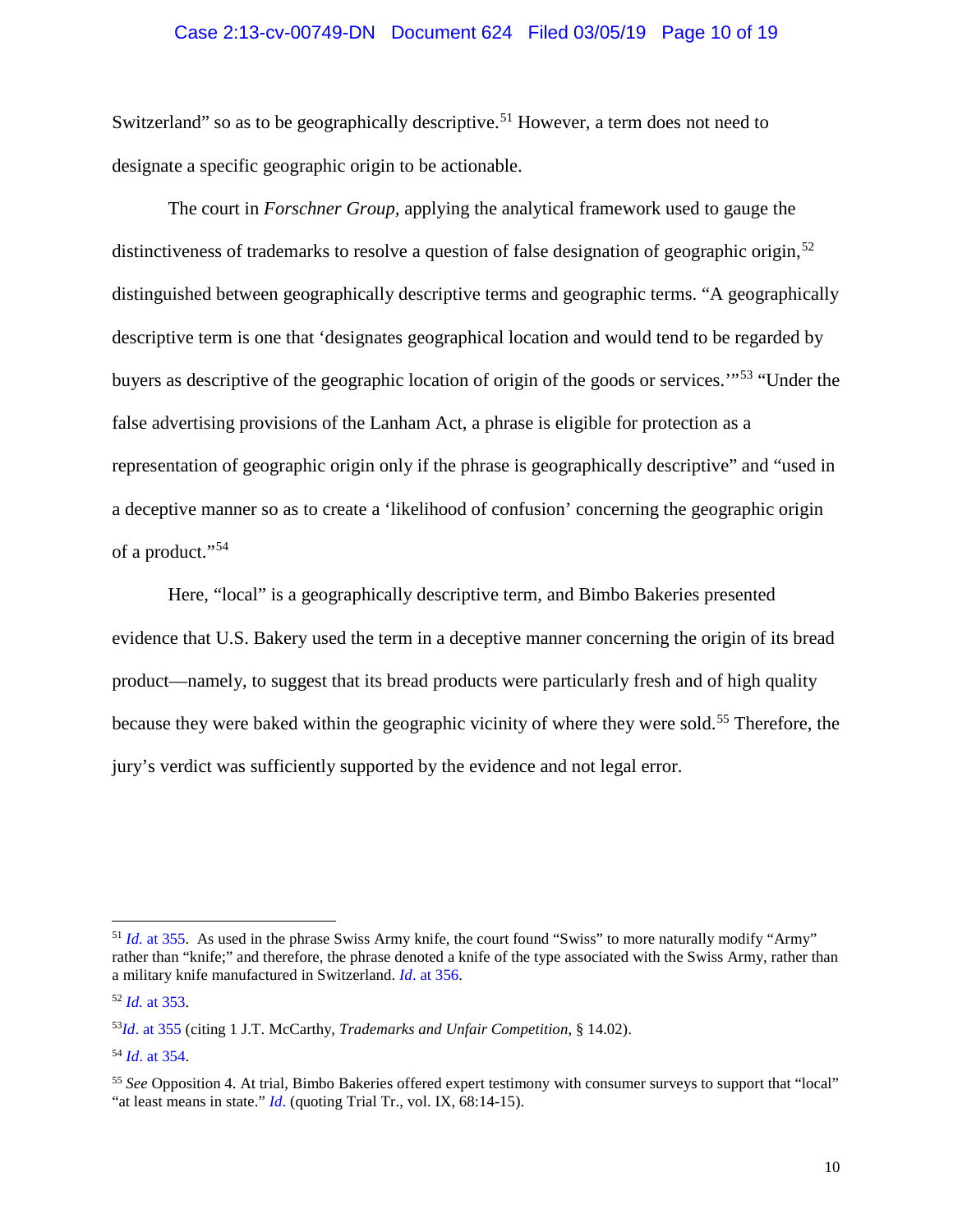## <span id="page-10-0"></span>**Bimbo Bakeries' expert was properly allowed to establish consumer confusion and materiality**

U.S. Bakery next argues that Bimbo Bakeries failed to provide valid evidence of consumer confusion in order to satisfy the third element of its false advertising claim. A plaintiff "must demonstrate, by extrinsic evidence, that the challenged [advertisements] tend to mislead or confuse consumers."[56](#page-10-1) Such evidence must show that a "statistically significant" number of people have been misled.[57](#page-10-2) "While there is no bright line rule on what constitutes a statistically significant group, courts have held that survey evidence of 15% confusion is sufficient to demonstrate actual confusion."[58](#page-10-3)

At trial, Bimbo Bakeries' expert, Dr. Christensen, presented the results of consumer surveys performed demonstrating 28% consumer confusion.<sup>[59](#page-10-4)</sup> U.S. Bakery asserts that these surveys were not reliable and that Dr. Christensen was not qualified to testify.<sup>[60](#page-10-5)</sup> U.S. Bakery previously raised this argument in a motion in limine<sup>[61](#page-10-6)</sup> and a motion to exclude the testimony of Dr. Christensen.<sup>[62](#page-10-7)</sup> Both motions were denied, and there is no basis for disturbing those rulings now. [63](#page-10-8)

<span id="page-10-4"></span><sup>59</sup> Trial Tr., Vol. III, 12:10-22, Sept. 27, 2017[, docket no. 459.](https://ecf.utd.uscourts.gov/doc1/18314124494)

<span id="page-10-1"></span> <sup>56</sup> *Icon Health & Fitness, Inc. v. Nautilus Grp., Inc*[., No. 1:02-cv-00109-TC, 2004 WL 6031124, at \\*16 \(D. Utah](https://www.westlaw.com/Document/I67b4a6aff3fe11e0a9e5bdc02ef2b18e/View/FullText.html?transitionType=Default&contextData=(sc.Default)&VR=3.0&RS=da3.0&fragmentIdentifier=co_pp_sp_999_16)  [Dec. 21, 2004\)](https://www.westlaw.com/Document/I67b4a6aff3fe11e0a9e5bdc02ef2b18e/View/FullText.html?transitionType=Default&contextData=(sc.Default)&VR=3.0&RS=da3.0&fragmentIdentifier=co_pp_sp_999_16) (citing *[Johnson & Johnson-Merck v. Smithkline Beechman](https://www.westlaw.com/Document/I372e4a0e94cc11d993e6d35cc61aab4a/View/FullText.html?transitionType=Default&contextData=(sc.Default)&VR=3.0&RS=da3.0&fragmentIdentifier=co_pp_sp_350_297)*, 960 F.2d 294, 297 (2d Cir. 1992)).

<span id="page-10-2"></span><sup>57</sup> *Id*.

<span id="page-10-3"></span><sup>58</sup> *Id*. (internal citations omitted).

<span id="page-10-5"></span><sup>60</sup> Renewed Motion for Judgment 11-13.

<span id="page-10-6"></span><sup>61</sup> United States Bakery, Inc.'s Motion in Limine No. 1 (Scope of Consumer Confusion), [docket no. 264,](https://ecf.utd.uscourts.gov/doc1/18314063007) filed Aug. 22, 2017.

<span id="page-10-7"></span> $62$  Motion to Exclude Opinions and Testimony of Plaintiff's Expert, Dr. Glenn L. Christensen, and Supporting Memorandum, docket 104, filed May 16, 2016.

<span id="page-10-8"></span><sup>63</sup> Docket Text Order Denying [264] Motion in Limine re: Consumer Confusion, docket no. 364, entered Sept. 6, 2017; Order on Motions to Exclude 11, docket 244 (Redacted Order, [docket no. 248\)](https://ecf.utd.uscourts.gov/doc1/18313940545).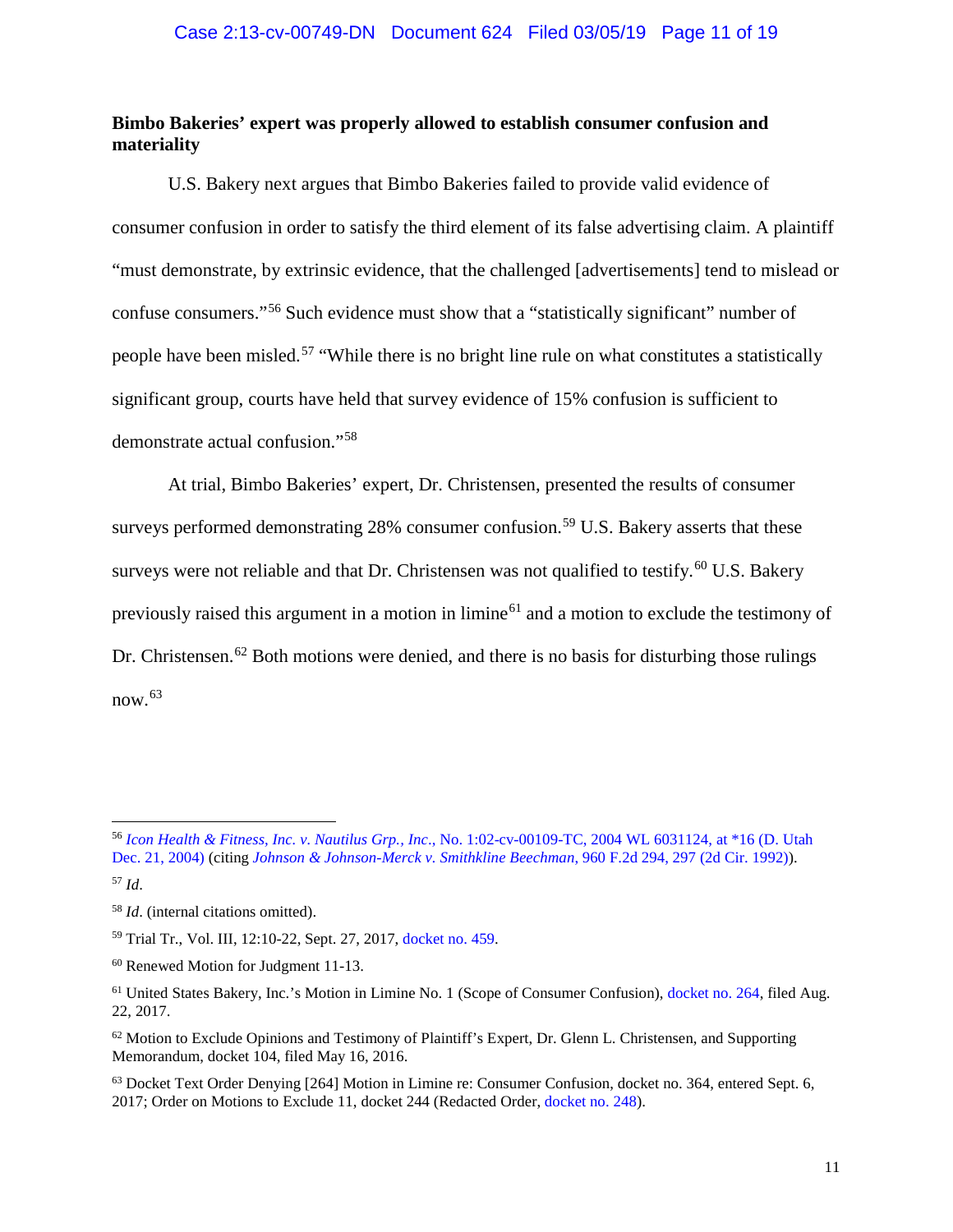#### Case 2:13-cv-00749-DN Document 624 Filed 03/05/19 Page 12 of 19

Dr. Christensen's education, experience, and qualifications qualified him to testify to quantitative surveys. Moreover, the methodology he used did not render his survey results unreliable. "Flaws in methodology typically relate only to the weight of the survey evidence."<sup>[64](#page-11-0)</sup> Any flaws in Dr. Christensen's methodology were not so substantial as to render the survey's conclusions untrustworthy. As a result, his testimony was properly admitted.

Having received evidence of consumer confusion, the jury properly determined that U.S. Bakery's use of the term "local" was material to a bread purchaser's decision.<sup>[65](#page-11-1)</sup> A misrepresentation is material if "it would have some effect on consumers' purchasing decisions."[66](#page-11-2) This effect does not have to be a dominant factor so long as it would have some impact on a purchase decision.<sup>[67](#page-11-3)</sup> Further, a plaintiff need only prove a likelihood that a particular misrepresentation would be material to consumer purchase decisions, and need not prove actual influence on consumer decision making.<sup>[68](#page-11-4)</sup> Overall, Bimbo Bakeries put forth sufficient evidence at trial to prove materiality through direct testimony, as well as Dr. Christensen's consumer surveys.<sup>[69](#page-11-5)</sup>

<span id="page-11-4"></span><sup>68</sup> *Id*.

<span id="page-11-0"></span> <sup>64</sup> *OraLabs, Inc. v. The Kind Group, LLC*[, 2015 WL 4538442, at \\*4 \(D. Colo. Jul. 28, 2015\).](https://www.westlaw.com/Document/I37cf7be035b711e599358612e0bf9496/View/FullText.html?transitionType=Default&contextData=(sc.Default)&VR=3.0&RS=da3.0&fragmentIdentifier=co_pp_sp_999_4)

<span id="page-11-1"></span> $65$  "The type of evidence needed to prove materiality  $\dots$  varies depending on what type of recovery the plaintiff seeks. Plaintiffs looking to recover monetary damages for false or misleading advertising that is not literally false must prove actual deception . . . [through] evidence of actual consumer reaction to the challenged advertising or surveys showing that a substantial number of consumers were actually misled by the advertisements." *[Pizza Hut,](https://www.westlaw.com/Document/I644fd254798e11d98c82a53fc8ac8757/View/FullText.html?transitionType=Default&contextData=(sc.Default)&VR=3.0&RS=da3.0&fragmentIdentifier=co_pp_sp_506_497)  Inc. v. Papa John's Intern, Inc.*[, 227 F.3d 489, 497 \(5th Cir. 2000\).](https://www.westlaw.com/Document/I644fd254798e11d98c82a53fc8ac8757/View/FullText.html?transitionType=Default&contextData=(sc.Default)&VR=3.0&RS=da3.0&fragmentIdentifier=co_pp_sp_506_497)

<span id="page-11-2"></span><sup>66</sup> [McCarthy on Trademarks and Unfair Competition § 27:35](https://www.westlaw.com/Document/I3813528f20fc11dc831aeff3279daa61/View/FullText.html?transitionType=Default&contextData=(sc.Default)&VR=3.0&RS=da3.0) (5th ed.).

<span id="page-11-3"></span><sup>67</sup> *[Cashmere & Camel Hair Mfrs. Inst. v. Saks Fifth Ave.](https://www.westlaw.com/Document/I819def3979d011d9ac1ffa9f33b6c3b0/View/FullText.html?transitionType=Default&contextData=(sc.Default)&VR=3.0&RS=da3.0&fragmentIdentifier=co_pp_sp_506_313)*, 284 F.3d 302, 313 (1st Cir. 2002).

<span id="page-11-5"></span> $69$  Opposition 5-6. In its Opposition, Bimbo Bakeries cites to testimony where U.S. Bakery's witnesses admitted it would be reasonable for a consumer seeing the tagline to believe that the produce being sold was baked in the state where it was being purchased. Plaintiff's Record of Deposition Testimony Read or Shown by Video at Trial, Ex. 8, Video Deposition of Jessica Larson at 29-30, docket 444-8.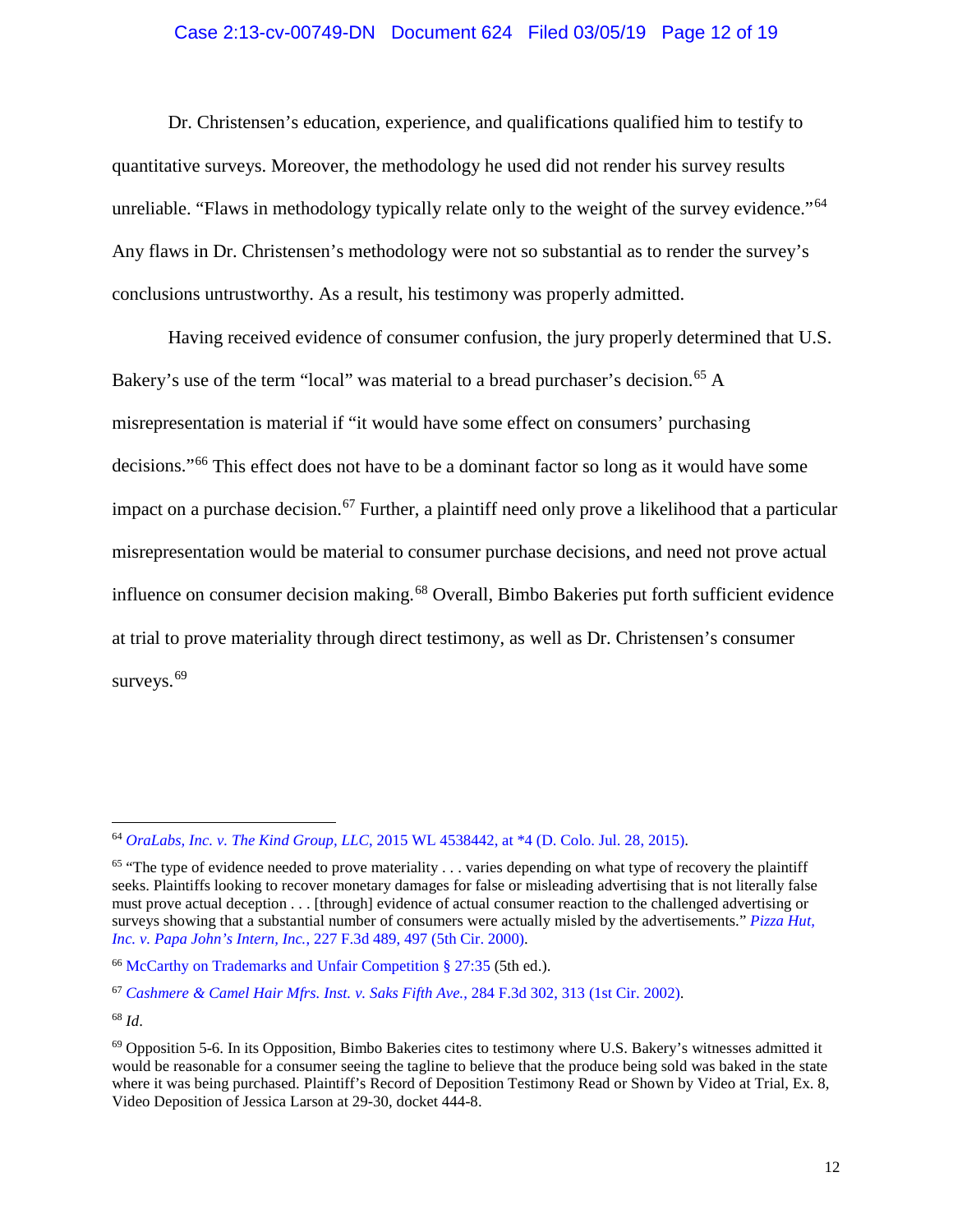## **Bimbo Bakeries' trade secret claim**

<span id="page-12-0"></span>Bimbo Bakeries alleged that U.S. Bakery misappropriated Bimbo Bakeries' trade secrets by hiring a competitor's employee, Mr. Faull, and modifying its bread product to more closely resemble Bimbo Bakeries' Trade Secret Process based on confidential methods disclosed by Mr. Faull.<sup>[70](#page-12-2)</sup> To state a claim under Utah's Uniform Trade Secrets Act, a plaintiff must establish (1) the existence of a trade secret; (2) communication of the trade secret to the defendant under an express or implied agreement limiting disclosure of the secret; and (3) the defendant's use of the secret that injured the plaintiff. $71$ 

U.S. Bakery asserts that Bimbo Bakeries' trade secret claim fails as a matter of law and is unsupported by the evidence because (1) Bimbo Bakeries' compilation is skill and knowledge of the trade; (2) the compilation does not describe Bimbo Bakeries' actual practice; and (3) U.S. Bakery had the compilation before the time that Bimbo Bakeries asserts that U.S. Bakery stole it.

## <span id="page-12-1"></span>**U.S. Bakery failed to establish that Bimbo Bakeries' trade secret is generally known or inconsistent with Bimbo Bakeries' actual practice**

Bimbo Bakeries' trade secret is a compilation of specific ingredients and production steps. A trade secret can be a compilation that "derives economic value from not being known or readily ascertainable by others" and "is the subject of reasonable efforts to maintain its secrecy."<sup>[72](#page-12-4)</sup> A compilation of generally known elements may qualify as a trade secret "if the combination itself is outside the general knowledge and not ascertainable by proper means."[73](#page-12-5)

<span id="page-12-2"></span> <sup>70</sup> Amended Complaint ¶ 25, [docket no. 37.](https://ecf.utd.uscourts.gov/doc1/18313219180)

<span id="page-12-3"></span><sup>71</sup> *[Water & Energy Sys. Tech., Inc. v. Keil](https://www.westlaw.com/Document/Icec6a695f55911d9b386b232635db992/View/FullText.html?transitionType=Default&contextData=(sc.Default)&VR=3.0&RS=da3.0&fragmentIdentifier=co_pp_sp_661_822)*, 974 P.2d 821, 822 (Utah 1999).

<span id="page-12-4"></span><sup>72</sup> *[CDC Restoration & Constr., LC v. Tradesmen Contractors, LLC](https://www.westlaw.com/Document/I03b182df6f7411e18b1ac573b20fcfb7/View/FullText.html?transitionType=Default&contextData=(sc.Default)&VR=3.0&RS=da3.0)*, 12 UT App 60, ¶ 16, 274 P.3d 317 (citing Utah Code Ann. § 13-24-2(4)).

<span id="page-12-5"></span><sup>73</sup> *Brigham Young Univ. v. Pfizer, Inc.*[, 861 F. Supp. 2d 1320, 1323 \(D. Utah 2012\).](https://www.westlaw.com/Document/Iff320739742b11e1b71fa7764cbfcb47/View/FullText.html?transitionType=Default&contextData=(sc.Default)&VR=3.0&RS=da3.0&fragmentIdentifier=co_pp_sp_4637_1323)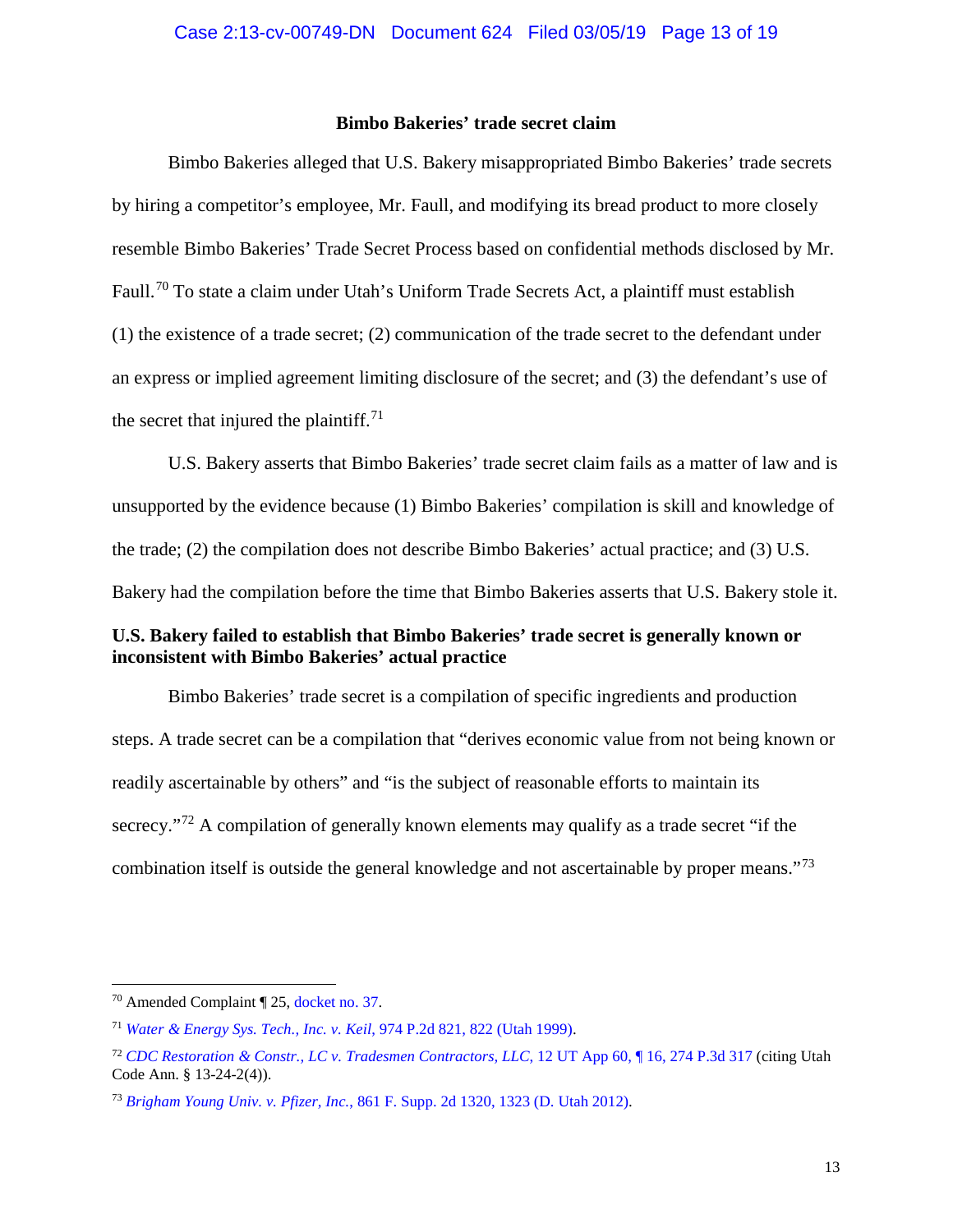### Case 2:13-cv-00749-DN Document 624 Filed 03/05/19 Page 14 of 19

However, a compilation cannot be a trade secret if it is already known to a defendant or to knowledgeable persons in the industry.<sup>[74](#page-13-1)</sup>

U.S. Bakery argues that Bimbo Bakeries' compilation is generally known and, therefore, unprotected skill and knowledge of the trade.<sup>[75](#page-13-2)</sup> U.S. Bakery previously asserted this argument in its motion for summary judgment, which was denied.<sup>[76](#page-13-3)</sup> None of U.S. Bakery's witnesses, including its baking expert, testified that the use of all four elements of the trade secret to produce a commercial "granny-style" bread was generally known or readily ascertainable to U.S. Bakery.<sup>[77](#page-13-4)</sup> At trial, the jury heard extensive testimony regarding all the elements that merit protection for the compilation trade secret as a whole.<sup>[78](#page-13-5)</sup> Based on the evidence presented at trial, the jury could reasonably find that Bimbo Bakeries had a protectable trade secret and that U.S. Bakery misappropriated that trade secret.

## <span id="page-13-0"></span>**U.S. Bakery failed to preserve its other arguments regarding Bimbo Bakeries' trade secret misappropriation claim**

U.S. Bakery further asserts that Bimbo Bakeries cannot claim the compilation is a trade secret because (1) the compilation does not reflect Bimbo Bakeries' actual practice: and (2) U.S. Bakery discovered the compilation on its own in June 2013 (five months before Bimbo Bakeries asserts that U.S. Bakery stole it).<sup>[79](#page-13-6)</sup>

<span id="page-13-4"></span><sup>77</sup> Opposition 21.

<span id="page-13-5"></span><sup>78</sup> *Id*.

<span id="page-13-1"></span> <sup>74</sup> *USA Power, LLC v. PacifiCorp*[, 235 P.3d 749, 759 \(Utah 2010\)](https://www.westlaw.com/Document/Ib4e780dd8f3a11df86c1ad798a0ca1c1/View/FullText.html?transitionType=Default&contextData=(sc.Default)&VR=3.0&RS=da3.0&fragmentIdentifier=co_pp_sp_4645_759) (citing *[Utah Med. Prods.](https://www.westlaw.com/Document/I5a571ce4569311d9a99c85a9e6023ffa/View/FullText.html?transitionType=Default&contextData=(sc.Default)&VR=3.0&RS=da3.0&fragmentIdentifier=co_pp_sp_4637_1312)*, 79 F. Supp. 2d at [1312\)](https://www.westlaw.com/Document/I5a571ce4569311d9a99c85a9e6023ffa/View/FullText.html?transitionType=Default&contextData=(sc.Default)&VR=3.0&RS=da3.0&fragmentIdentifier=co_pp_sp_4637_1312).

<span id="page-13-2"></span><sup>75</sup> Renewed Motion for Judgment 15.

<span id="page-13-3"></span><sup>&</sup>lt;sup>76</sup> Motion for Full or Partial Summary Judgment, [docket no. 119,](https://ecf.utd.uscourts.gov/doc1/18313644649) filed May 17, 2016; Sealed Memorandum Decision and Order Granting in Part and Denying in Part Defendant's [119] Motion for Summary Judgment, [docket](https://ecf.utd.uscourts.gov/doc1/18313956947)  [no. 250,](https://ecf.utd.uscourts.gov/doc1/18313956947) entered Apr. 28, 2017 (Redacted Order[, docket no. 257\)](https://ecf.utd.uscourts.gov/doc1/18314035218).

<span id="page-13-6"></span><sup>79</sup> Renewed Motion for Judgment 17-18.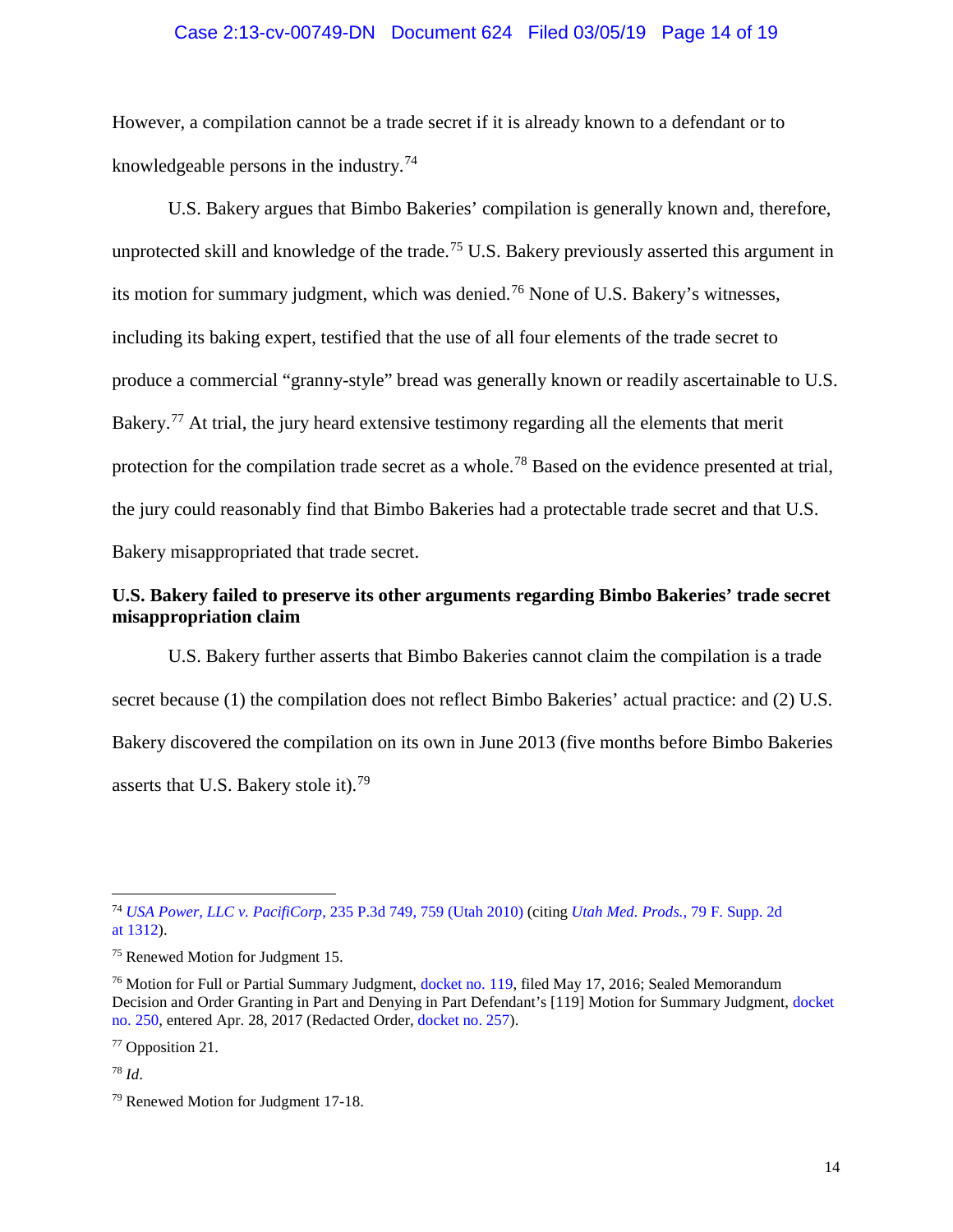U.S. Bakery forfeited its ability to rely on these theories because it did not pursue these defenses by motion or at trial.<sup>[80](#page-14-1)</sup> As a result, U.S. Bakery is precluded from now pursuing these defenses in a renewed motion for judgment as a matter of law<sup>[81](#page-14-2)</sup> or a motion for a new trial.<sup>[82](#page-14-3)</sup>

#### **Bimbo Bakeries' damages**

<span id="page-14-0"></span>After finding for Bimbo Bakeries on its false advertising claim, the jury awarded Bimbo Bakeries \$8,027,720 in damages.<sup>[83](#page-14-4)</sup> Arguing that Bimbo Bakeries only alleged and offered evidence of consumer confusion in Utah to support its false advertising claim, U.S. Bakery seeks a remittitur of the jury's award to \$83,398—the amount of damages that Bimbo Bakeries' expert,

Mr. Hoffman, calculated for Utah.

Remittitur is appropriate if the jury award is "so excessive as to shock the judicial conscience and to raise an irresistible inference that passion, prejudice, corruption or other improper cause invaded the trial."[84](#page-14-5) "It is well settled that mere excessiveness in the amount of an award may be cured by a remittitur, whereas excessiveness which results from jury passion

<span id="page-14-1"></span> <sup>80</sup> Instead, U.S. Bakery filed a motion in limine alleging that Bimbo Bakeries had not disclosed and described its secret recipe with enough detail to enable the jury to determine if a trade secret exists. United States Bakery, Inc.'s Motion in Limine No. 14 (Trade Dress [sic] Description), [docket no. 285,](https://ecf.utd.uscourts.gov/doc1/18314063388) filed Aug. 22, 2017. The motion in limine was denied based upon the court's ruling on U.S. Bakery's motion for summary judgment, finding that Bimbo Bakeries had sufficiently defined its trade secret to allow the jury to determine whether Bimbo Bakeries had a protectable trade secret. Docket Text Order Denying [272] Motion in Limine re: Trade Secret Description and Denying [285] Motion in Limine re: Trade Secret Description, entered Sept. 19, 2017.

<span id="page-14-2"></span><sup>81</sup> *[Home Loan Inv. Co. v. St. Paul Mercury](https://www.westlaw.com/Document/I2ef67110435611e6accba36daa2dab8f/View/FullText.html?transitionType=Default&contextData=(sc.Default)&VR=3.0&RS=da3.0&fragmentIdentifier=co_pp_sp_506_1266) Ins. Co.*, 827 F.3d 1256, 1266 (10th Cir. 2016) ("[A] party may only pursue a ground for relief in a postverdict Rule 50(b) motion if that same ground for relief was first asserted in a preverdict Rule 50(a) motion.") (citations omitted).

<span id="page-14-3"></span><sup>&</sup>lt;sup>82</sup> WRIGHT & MILLER, [11](https://www.westlaw.com/Document/I10a16d48c5b811daa666cf850f98c447/View/FullText.html?transitionType=Default&contextData=(sc.Default)&VR=3.0&RS=da3.0) FED. [PRAC.](https://www.westlaw.com/Document/I10a16d48c5b811daa666cf850f98c447/View/FullText.html?transitionType=Default&contextData=(sc.Default)&VR=3.0&RS=da3.0) & PROC. CIV. § 2805 (3d ed.) ("A principle that strikes very deep is that a new trial will not be granted [under Rule 59(a)] on grounds not called to the court's attention during trial unless the error was so fundamental that gross injustice would result . . . , and a party may not seek a second trial on the basis of a theory not urged at the first trial."); *see also Sheedy v. BSB Props, LC*[, 2016 WL 4126463, at \\*1 \(D. Utah Aug. 2,](https://www.westlaw.com/Document/Iea2574d05a2211e69503c700e640df56/View/FullText.html?transitionType=Default&contextData=(sc.Default)&VR=3.0&RS=da3.0&fragmentIdentifier=co_pp_sp_999_1)  [2016\)](https://www.westlaw.com/Document/Iea2574d05a2211e69503c700e640df56/View/FullText.html?transitionType=Default&contextData=(sc.Default)&VR=3.0&RS=da3.0&fragmentIdentifier=co_pp_sp_999_1) ("a party must lay the necessary predicate to a motion for new trial during the trial") (quoting *[Guidance](https://www.westlaw.com/Document/Ia0aea13de82411df9d9cae30585baa87/View/FullText.html?transitionType=Default&contextData=(sc.Default)&VR=3.0&RS=da3.0&fragmentIdentifier=co_pp_sp_4637_1256)  Endodontics, LLC v. Dentsply Int'l., Inc.*[, 749 F. Supp. 2d 1235, 1256 \(D.N.M. 2010\)\)](https://www.westlaw.com/Document/Ia0aea13de82411df9d9cae30585baa87/View/FullText.html?transitionType=Default&contextData=(sc.Default)&VR=3.0&RS=da3.0&fragmentIdentifier=co_pp_sp_4637_1256).

<span id="page-14-4"></span><sup>83</sup> Special Verdict, [docket no. 451;](https://ecf.utd.uscourts.gov/doc1/18314109154) Judgment in a Civil Case, [docket no. 537,](https://ecf.utd.uscourts.gov/doc1/18314260967) entered Mar. 29, 2018.

<span id="page-14-5"></span><sup>84</sup> *[Malandris v. Merrill Lynch, Fenner & Smith, Inc.](https://www.westlaw.com/Document/Ia182e06a927811d9bdd1cfdd544ca3a4/View/FullText.html?transitionType=Default&contextData=(sc.Default)&VR=3.0&RS=da3.0&fragmentIdentifier=co_pp_sp_350_1168)*, 703 F.2d 1152, 1168 (10th Cir. 1981).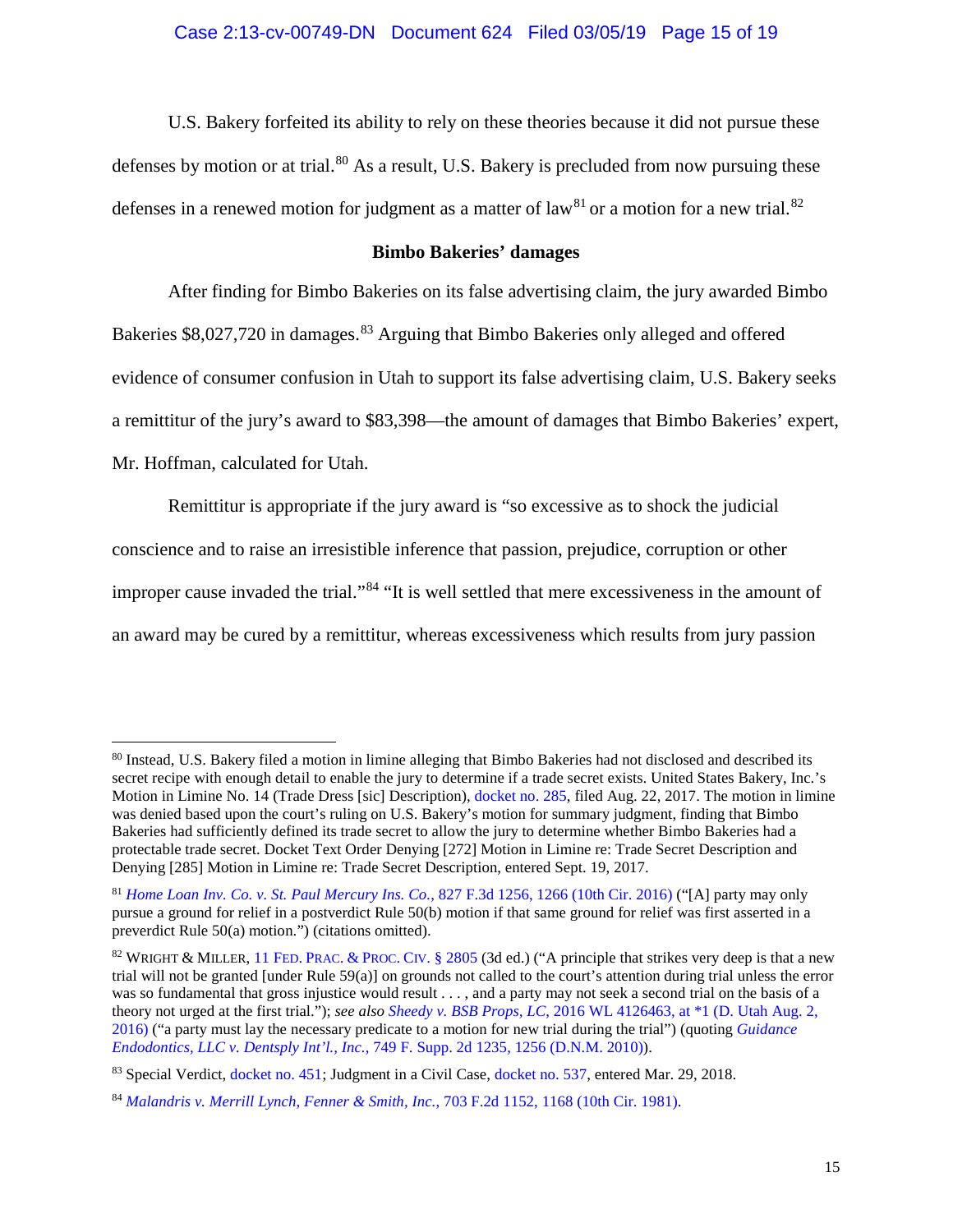## Case 2:13-cv-00749-DN Document 624 Filed 03/05/19 Page 16 of 19

and prejudice may not be so cured. In that case, a new trial is required."<sup>[85](#page-15-0)</sup> "[A] district court acts within its discretion in ordering a remittitur of damages that are so grossly excessive as to shock the judicial conscience."[86](#page-15-1)

At trial, Mr. Hoffman, testified regarding his calculation of damages related to U.S. Bakery's false advertising: <sup>[87](#page-15-2)</sup>

| <b>False Advertising Claim Damages</b>          |             |  |
|-------------------------------------------------|-------------|--|
| USBs Unjust Enrichment due to False Advertising | \$8,027,720 |  |

This calculation was based on U.S. Bakery's profits from all eight states in which the misleading tagline was used.<sup>[88](#page-15-3)</sup>

As previously discussed, Bimbo Bakeries' expert, Dr. Christensen, surveyed consumers in Utah to demonstrate consumer confusion and to support Bimbo Bakeries' false advertising claim.<sup>[89](#page-15-4)</sup> At trial, Dr. Christensen testified that the results of his survey were limited to Utah.<sup>[90](#page-15-5)</sup> Although the results could be extrapolated to other states using empirical methods, he did not do so.<sup>[91](#page-15-6)</sup> Instead, Dr. Christensen admitted that consumers in different states might have different perceptions of what constitutes being "local"; for example, a consumer in Vancouver, Washington, may consider Portland, Oregon, to be "local."[92](#page-15-7)

<span id="page-15-0"></span> <sup>85</sup> *Mason v. Texaco, Inc.,* [948 F.2d 1546, 1561 \(10th Cir. 1991\).](https://www.westlaw.com/Document/I1f8fbf1b94c611d9a707f4371c9c34f0/View/FullText.html?transitionType=Default&contextData=(sc.Default)&VR=3.0&RS=da3.0&fragmentIdentifier=co_pp_sp_350_1561)

<span id="page-15-1"></span><sup>86</sup> *[Prager v. Campbell County Mem'l Hosp](https://www.westlaw.com/Document/I6b9c5b18e33f11e2a555d241dae65084/View/FullText.html?transitionType=Default&contextData=(sc.Default)&VR=3.0&RS=da3.0&fragmentIdentifier=co_pp_sp_506_1061)*., 731 F.3d 1046, 1061 (10th Cir. 2013)

<span id="page-15-2"></span><sup>87</sup> Trial Tr., vol. IV, 98:09-160:5, Sept.28, 2017, [docket no. 460;](https://ecf.utd.uscourts.gov/doc1/18314124503) Trial Ex. 239.

<span id="page-15-3"></span><sup>88</sup> Trial Tr., vol. IV, 99:8-15; 117:21-23; 157:8-15; Trial Ex. 239; Trial Ex. 366; Reply 9.

<span id="page-15-4"></span><sup>89</sup> Rebuttal Report of Dr. Glenn L. Christensen ¶ 25, at 10, Trial Ex. 181 ("In study three, the guiding question is similar – is there a substantial and 'not insubstantial' number of sliced packaged bread buyers within Utah who receive a false or misleading impression from the Defendant's ad and is that message material to their bread purchase.").

<span id="page-15-5"></span><sup>90</sup> Trial Tr., vol. III, 63:21-64:2.

<span id="page-15-6"></span><sup>91</sup> *Id*.; Trial Tr., vol. III, 66:15-67:17.

<span id="page-15-7"></span><sup>92</sup> Trial Tr., vol. III, 64:3-22.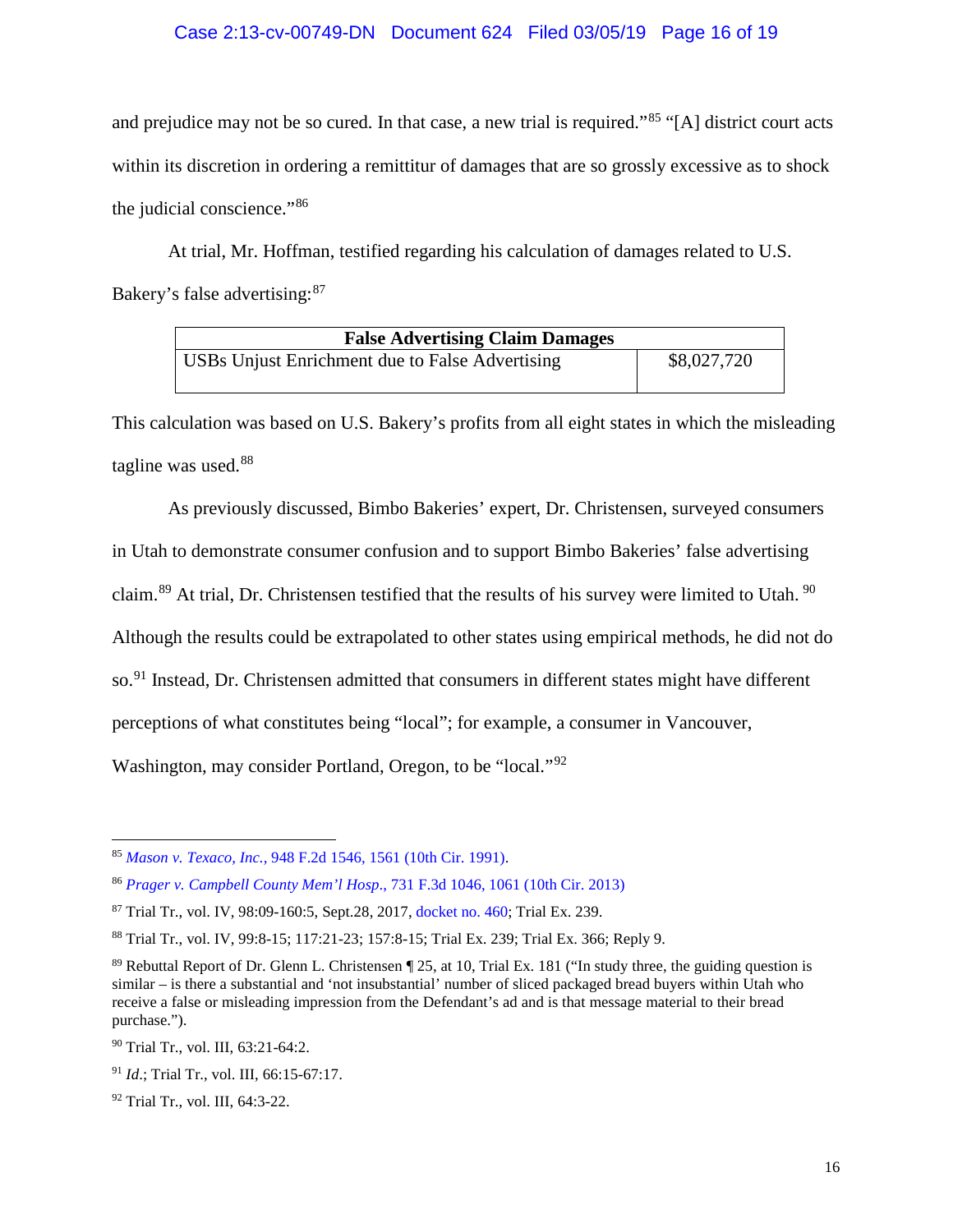#### Case 2:13-cv-00749-DN Document 624 Filed 03/05/19 Page 17 of 19

In ruling on pretrial motions, the court limited Bimbo Bakeries' false advertising damages to Utah, in part because Bimbo Bakeries represented that Dr. Christensen did not intend to testify regarding consumers outside of Utah.<sup>[93](#page-16-0)</sup> Therefore, the determination of whether the surveys can be extrapolated to other jurisdictions to establish consumer confusion and false advertising outside of Utah was not necessary.<sup>[94](#page-16-1)</sup> Later, when U.S. Bakery sought to limit Bimbo Bakeries' damages to Utah, the court ruled that "[t]his issue has been addressed in detail in the Order on Motions to Exclude Expert Witnesses which found that [Mr. Hoffman's] damage calculations are limited to Utah and southern Idaho."[95](#page-16-2)

Notwithstanding the ruling limiting damages, Mr. Hoffman nonetheless presented testimony of his calculated damages for false advertising that occurred outside of Utah. Although U.S. Bakery did not object to Mr. Hoffman's testimony at trial or seek a jury instruction limiting damages to Utah, its failure to do so then does not rise to the level of having waived its right to object now. Under the invited error doctrine, a party generally cannot complain of errors that he has himself induced or invited.<sup>[96](#page-16-3)</sup> However, invited error requires "intentional relinquishment of a right" and occurs when "the party sought out or affirmatively approved an errant outcome."<sup>[97](#page-16-4)</sup> Moreover, "where the jury has returned a special verdict, the trial judge is obligated to apply appropriate legal principles to the facts found by the jury."[98](#page-16-5)

<span id="page-16-0"></span><sup>&</sup>lt;sup>93</sup> Order on Motions to Exclude, at 8, [docket no. 244](https://ecf.utd.uscourts.gov/doc1/18313903584) (Redacted Order, [docket no. 248\)](https://ecf.utd.uscourts.gov/doc1/18313940545).

<span id="page-16-1"></span><sup>94</sup> *Id.*

<span id="page-16-2"></span><sup>95</sup> Sealed Memorandum Decision and Order Granting in Part and Denying in Part Defendant's [119] Motion for Summary Judgment, at 17, [docket no. 250,](https://ecf.utd.uscourts.gov/doc1/18313956947) entered Apr. 28, 2017 (Redacted Order[, docket no. 257\)](https://ecf.utd.uscourts.gov/doc1/18314035218). The order inadvertently refers to Dr. Christensen, instead of Mr. Hoffman. This mistake is understandable given that Mr. Hoffman's damage calculations depend upon Dr. Christensen's consumer results to establish false advertising as a threshold matter. Additionally, as previously stated, Bimbo Bakeries opted not to conduct consumer surveys outside of Utah.

<span id="page-16-3"></span><sup>96</sup> *[Brown v. Presbyterian Healthcare Serv.](https://www.westlaw.com/Document/Ibf91a4f4940911d9bc61beebb95be672/View/FullText.html?transitionType=Default&contextData=(sc.Default)&VR=3.0&RS=da3.0&fragmentIdentifier=co_pp_sp_506_1332)*, 101 F.3d 1324, 1332 (10th Cir. 1996).

<span id="page-16-4"></span><sup>97</sup> *United States v. Thornton*[, 846 F.3d 1110, 1117 n.3 \(10th Cir. 2017\)](https://www.westlaw.com/Document/Ic48e0060df7f11e6ac07a76176915fee/View/FullText.html?transitionType=Default&contextData=(sc.Default)&VR=3.0&RS=da3.0&fragmentIdentifier=co_pp_sp_506_1117+n.3) (internal quotation marks omitted).

<span id="page-16-5"></span><sup>98</sup> *Brown*[, 101 F.3d at 1332.](https://www.westlaw.com/Document/Ibf91a4f4940911d9bc61beebb95be672/View/FullText.html?transitionType=Default&contextData=(sc.Default)&VR=3.0&RS=da3.0&fragmentIdentifier=co_pp_sp_506_1332)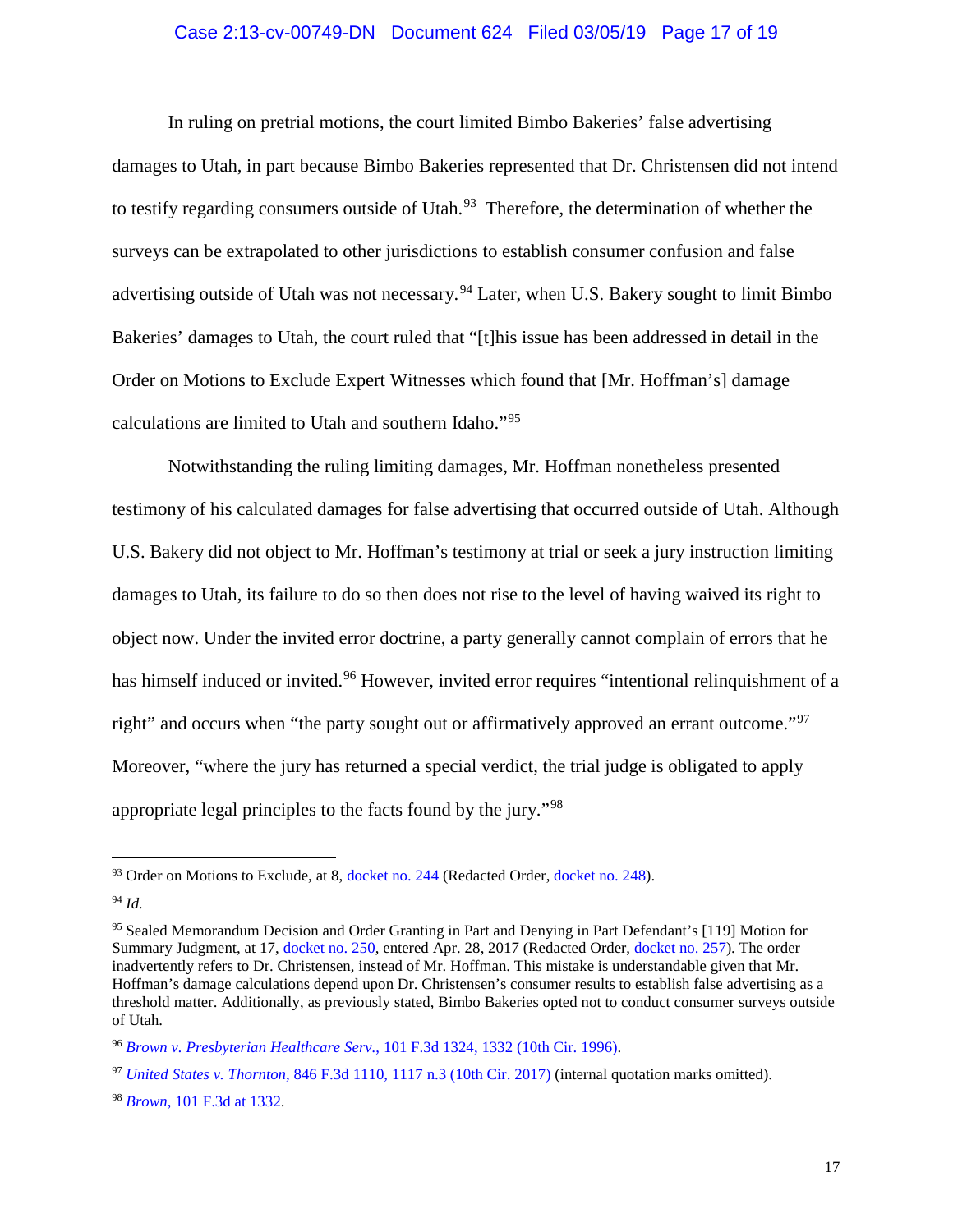#### Case 2:13-cv-00749-DN Document 624 Filed 03/05/19 Page 18 of 19

Mr. Hoffman's unjust enrichment calculations necessarily rely upon Dr. Christensen's consumer surveys and findings of consumer confusion. Bimbo Bakeries had the opportunity to present evidence related to consumer confusion in all eight states in which U.S. Bakery used its tagline. But, Bimbo Bakeries chose to limit its surveys to Utah and did not provide any basis for extrapolating the Utah data to other states. Throughout trial—during argument and in its crossexamination of Mr. Hoffman—U.S. Bakery asserted its position that damages should be limited to Utah. Based on the circumstances, U.S. Bakery cannot be found to have sought out or affirmatively approved the failure to limit either Mr. Hoffman's testimony or the jury instructions regarding damages.

Ultimately, Bimbo Bakeries presented sufficient evidence to allow its false advertising claim to proceed to the jury, but only with respect to consumer confusion in Utah and damages from false advertising in Utah. Bimbo Bakeries did not provide any foundation to seek damages outside of Utah. Having determined that the jury should have limited damages to Utah, the \$8,027,720 award is not supported by the evidence and is legally insufficient. However, the award can be remitted without a new trial. The jury chose to adopt Mr. Hoffman's method of calculation. At trial, Mr. Hoffman calculated \$83,398 in profits from U.S. Bakery's use of the disputed tagline in Utah.<sup>99</sup>Accordingly, the false advertising damages are remitted to \$83,398.

<span id="page-17-0"></span> <sup>99</sup> Rebuttal Expert Witness Report, Schedule 3.1, at 42, Trial Ex. 179; Trial Tr. vol. IV, 118:2-13.